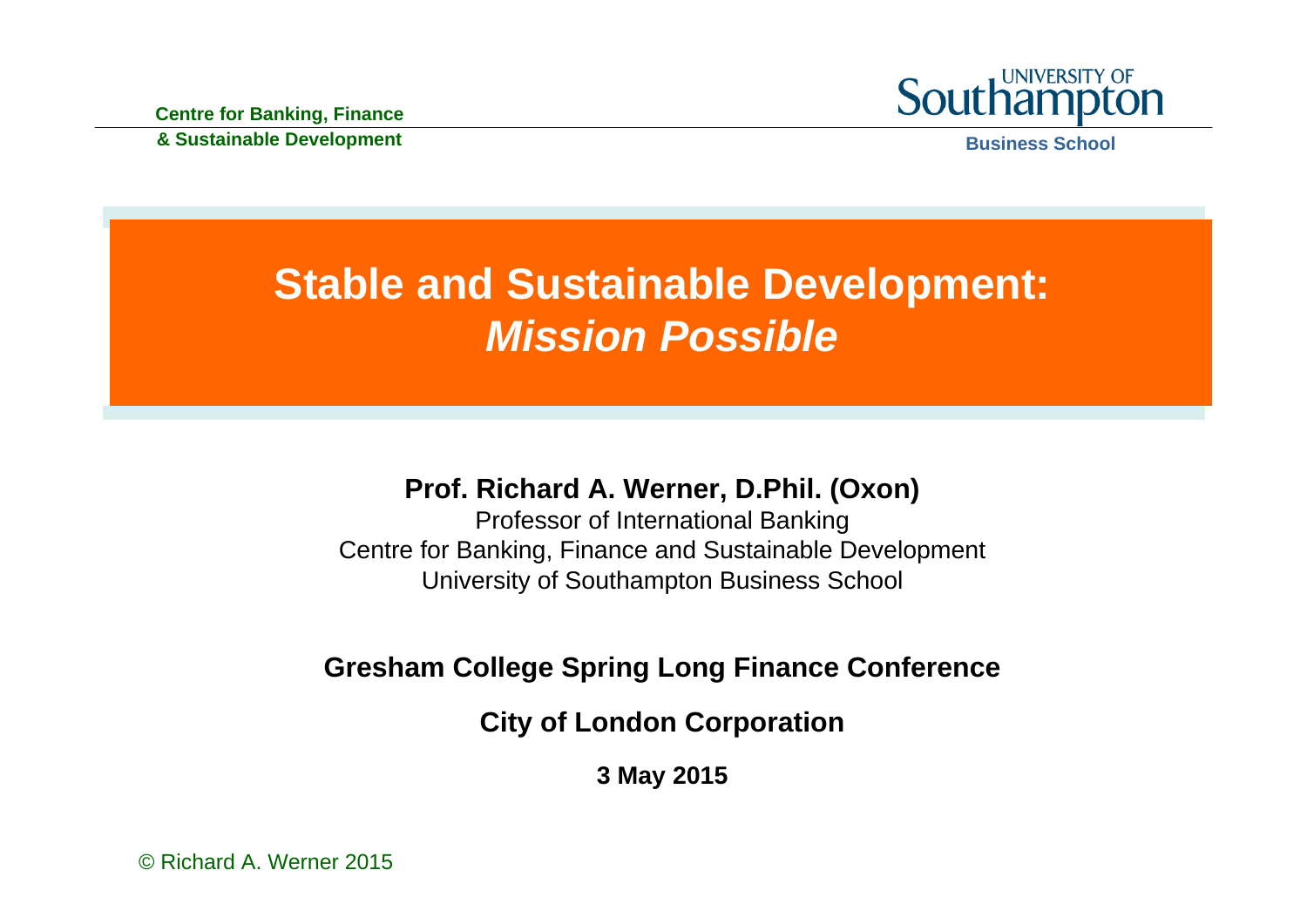

## Dominant theories of economic policy:

- 1. Free trade policies will deliver economic growth and development, prosperity and economic independence
- 2. Free market policies are necessary and sufficient to ensure stable and sustainable economic growth and development
- 3. Prices are key, since they move to equate demand and supply, delivering equilibrium
- 4. The price of money the interest rate is a key macroeconomic and monetary policy tool, since lower rates stimulate growth and higher rates slow growth
- 5. Banks are one of many types of financial intermediaries; they are not special, so all intermediaries can be represented by bond markets in models
- 6. Central banks use interest rates to achieve their goal of stable prices, stable growth and stable currencies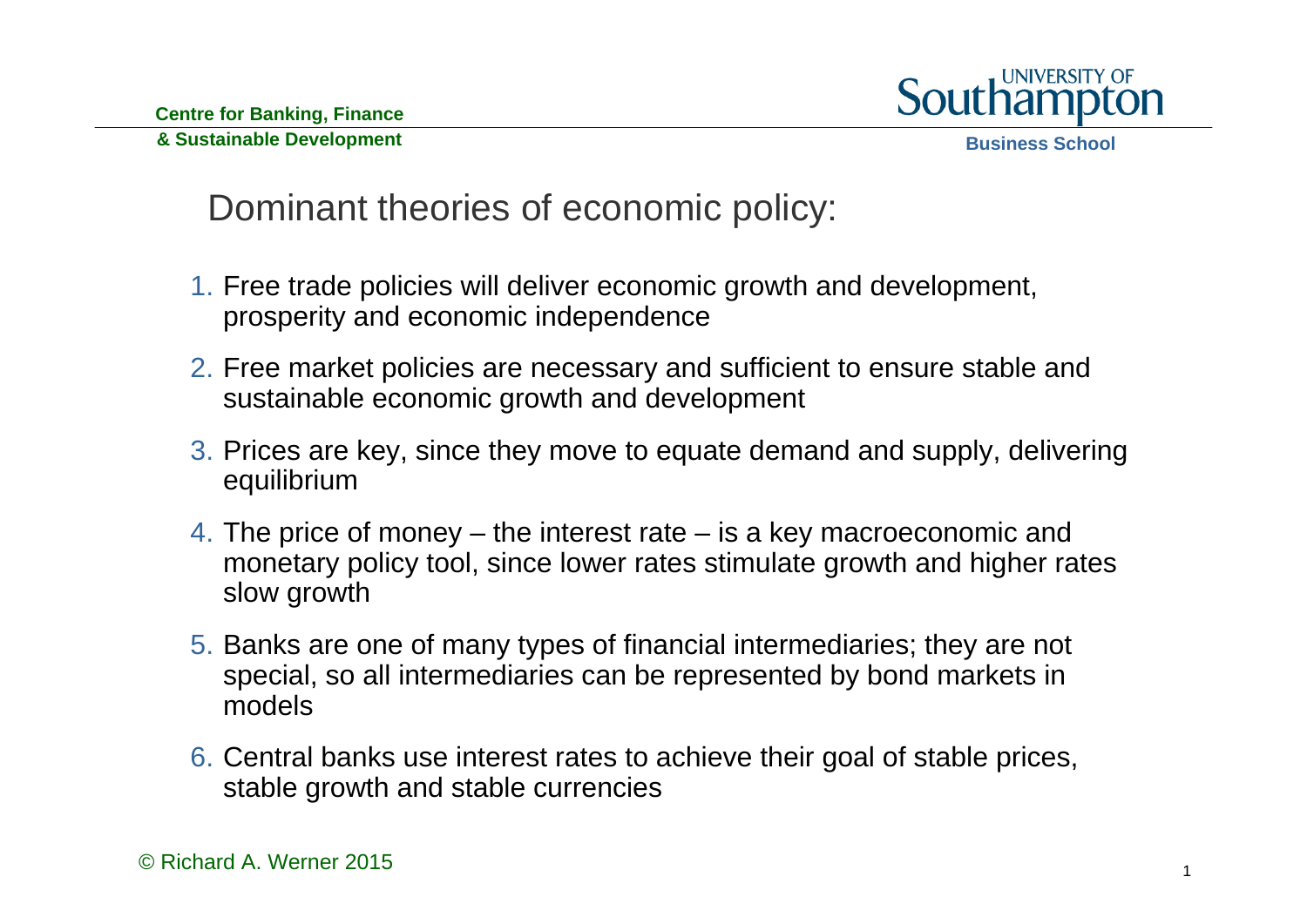

- **1. "Free trade policies will deliver economic growth and development, prosperity and economic independence"**
- The economic development of Africa and Latin America according to free trade policies advanced by the IMF/World Bank has not confirmed such hopes.
- $\triangleright$  The evidence is of underdevelopment, inequality and economic & political dependency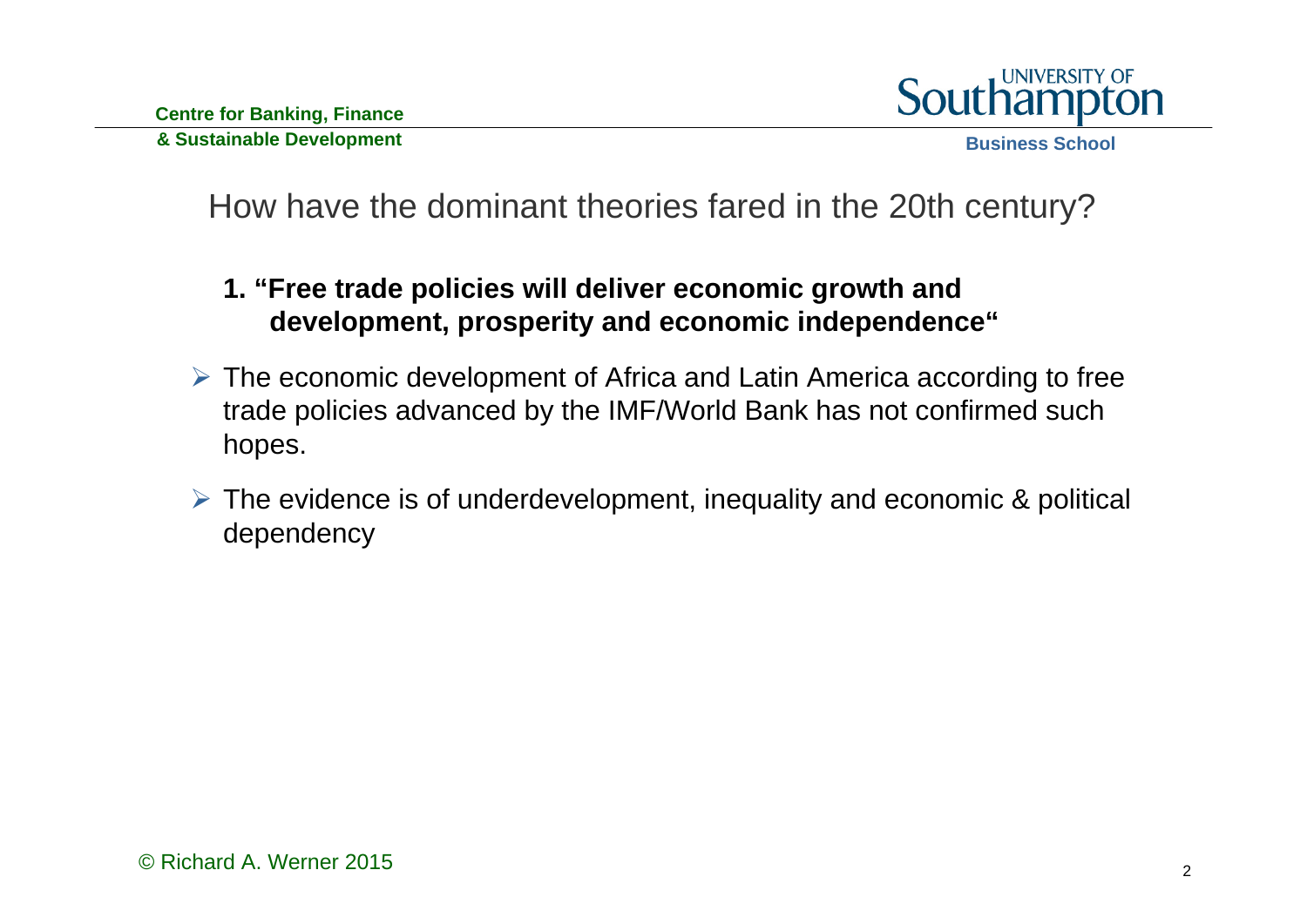

- **2. "Free market policies are necessary and sufficient to ensure stable and sustainable economic growth and development"**
- $\triangleright$  Thoroughly contradicted by the rapid development of
	- Manchuria
	- Japan
	- Taiwan
	- Korea
	- China
- $\triangleright$  Their rapid economic development was based on the system of a **'guided economy'** which uses **targeted government intervention** in the form of
	- **conscious institutional design** (reduction of shareholder influence, bankbased finance) and
	- **guidance of bank credit (window guidance)**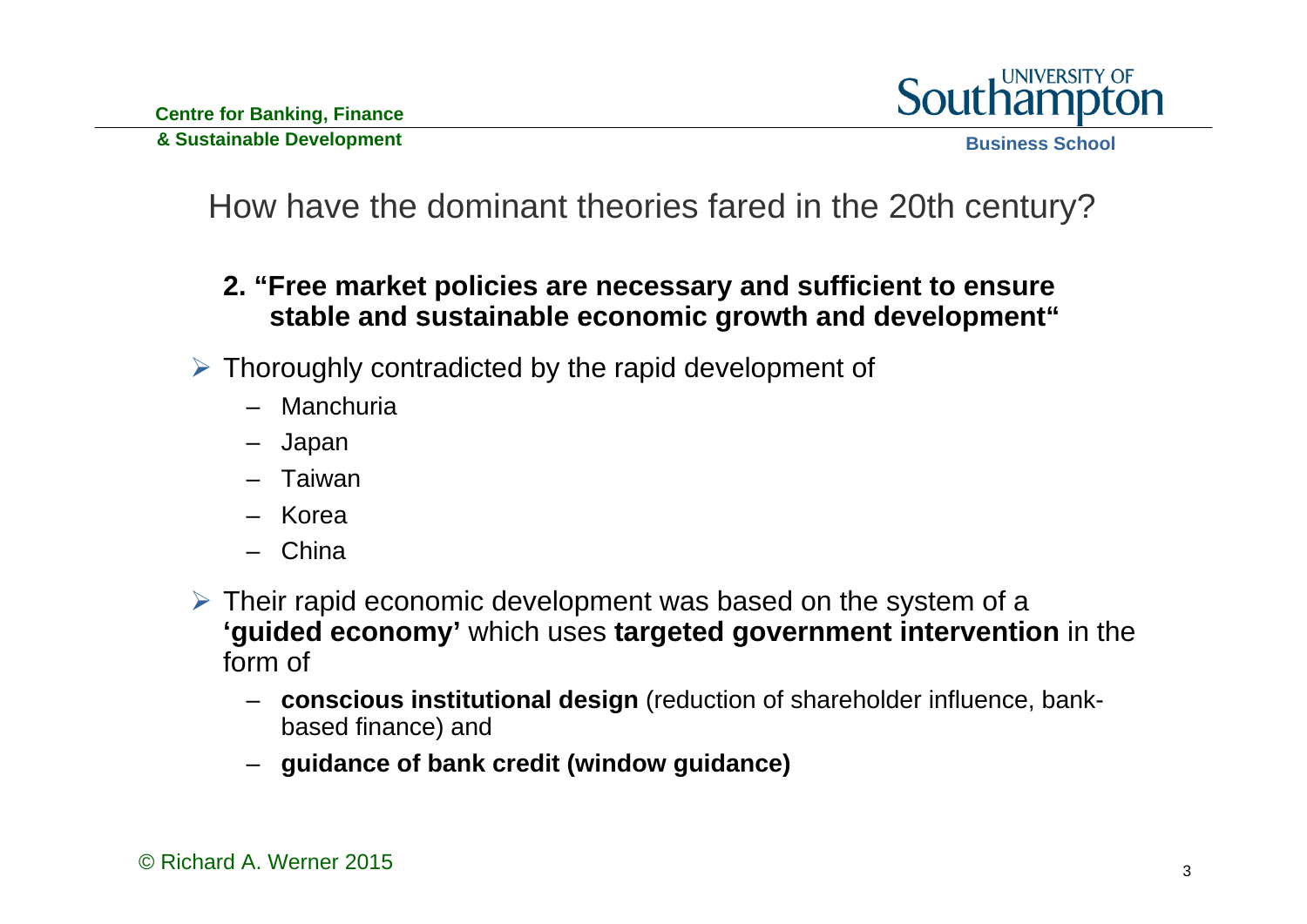

- **3. "Prices are key, since they move to equate demand and supply, delivering equilibrium"**
- Like the other claims, this is an **assertion** based entirely on **theory**, not empirical evidence.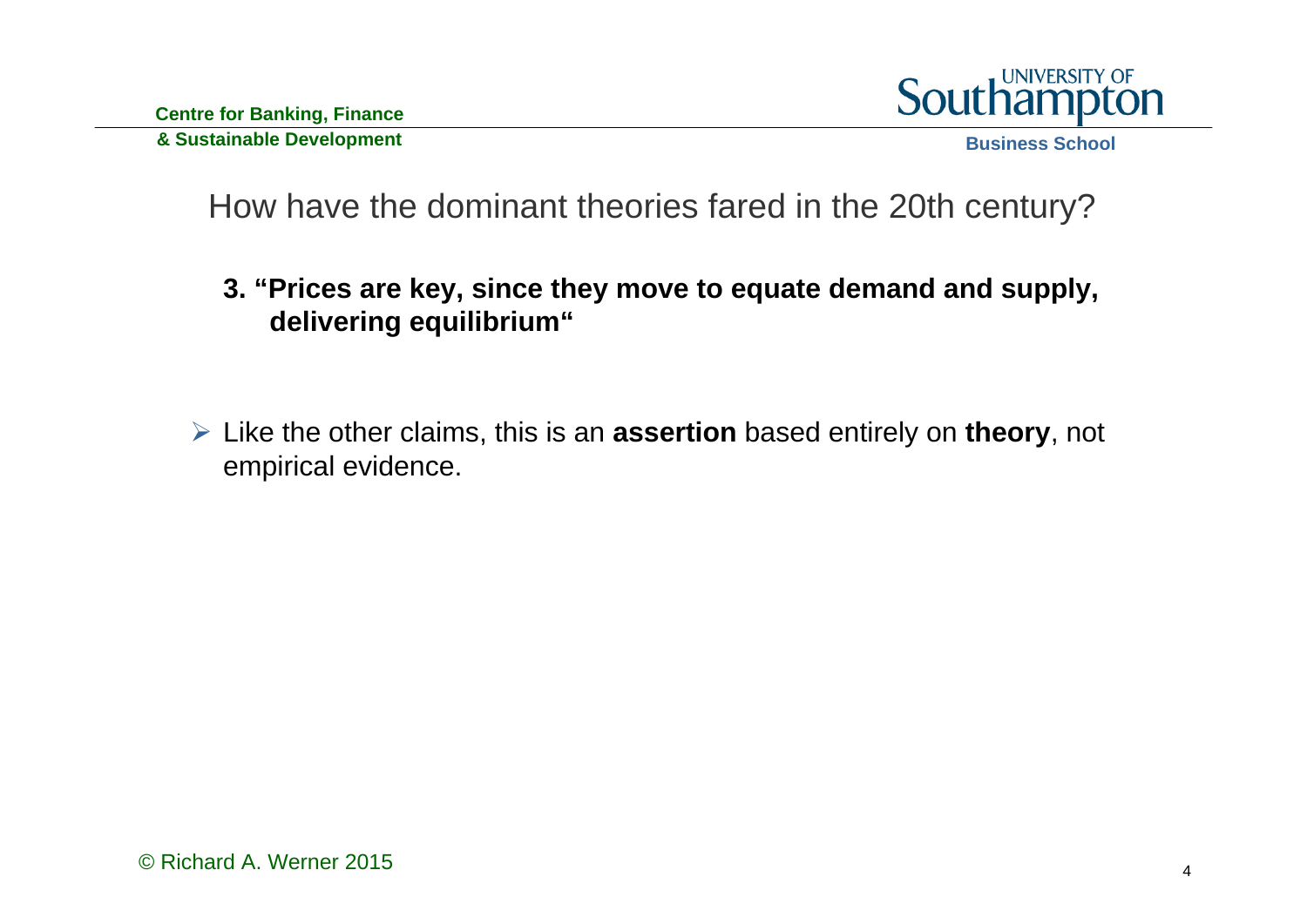

## *Official Story:* **"Markets always clear and they are efficient. Hence prices are key"**

 $\blacktriangleright$ **Assume:** 1. Perfect information; 2. Complete markets; 3. Perfect competition;

- 4. Instantaneous price adjustment; 5. Zero transaction costs;
- 6. No time constraints; 7. Profit maximisation of rational agents;
- 8. Nobody is influenced in any way by actions of the others.
- Then: It can be shown that markets clear, as prices adjust to deliver equilibrium.
- $\triangleright$  Hence prices are key, incl. the price of money (interest)
- $\triangleright$  Market 'efficiency' is a more advanced condition, requiring more assumptions to hold.

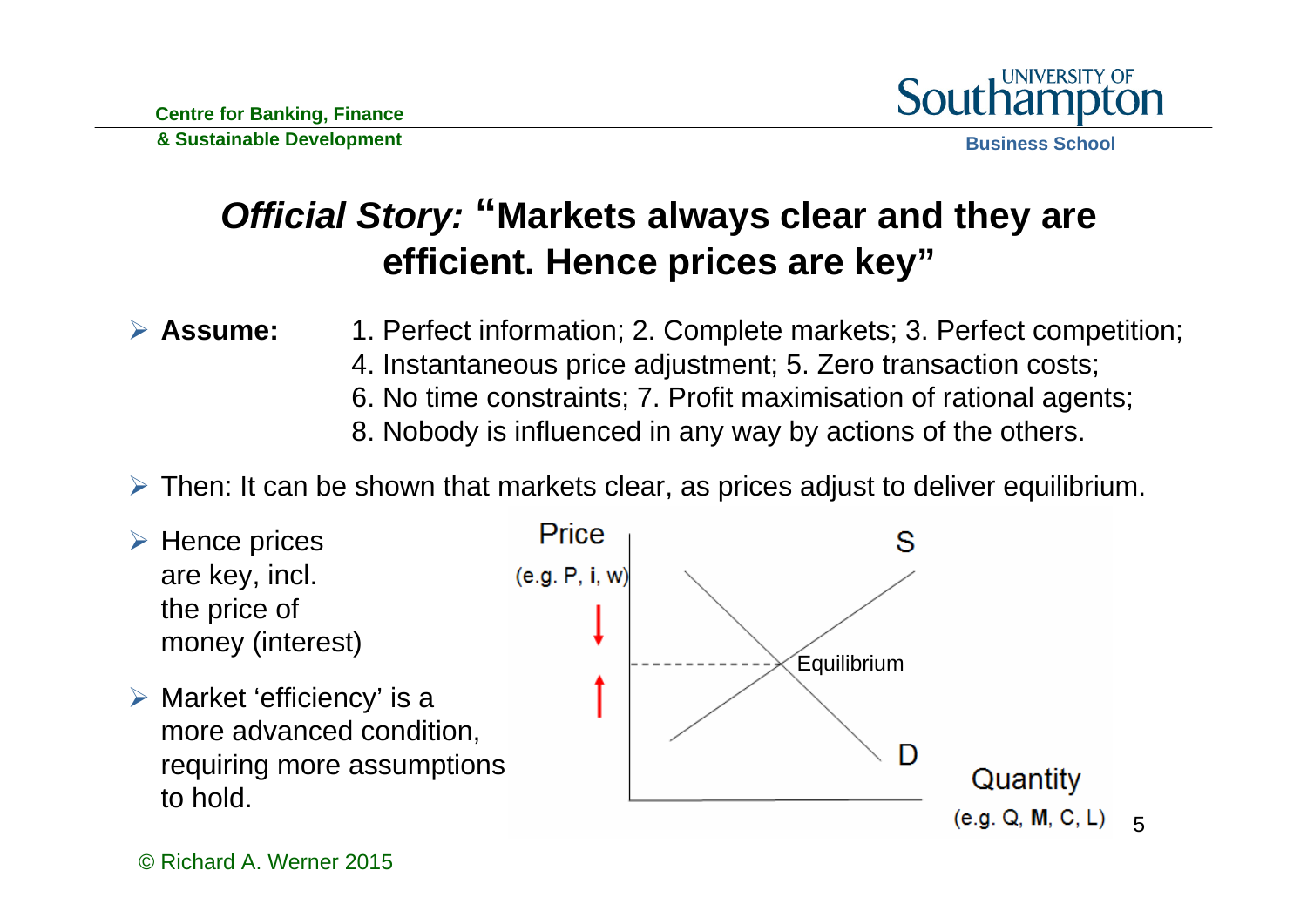

#### *Fact:* **Markets almost never clear**

 $\triangleright$  Assume: 1. Perfect information; 2. Complete markets; 3. Perfect competition;

- 4. Instantaneous price adjustment; 5. Zero transaction costs;
- 6. No time constraints; 7. Profit maximisation of rational agents;
- 8. Nobody is influenced in any way by actions of the others.
- $\triangleright$  If each assumption has a probability of 55% of being true, what is the probability of all assumptions being jointly true?
- $(55\%)^8 = 0.8\%$
- $\triangleright$  But the individual probability is much lower.
- Result: **Markets can never be expected to clear**.

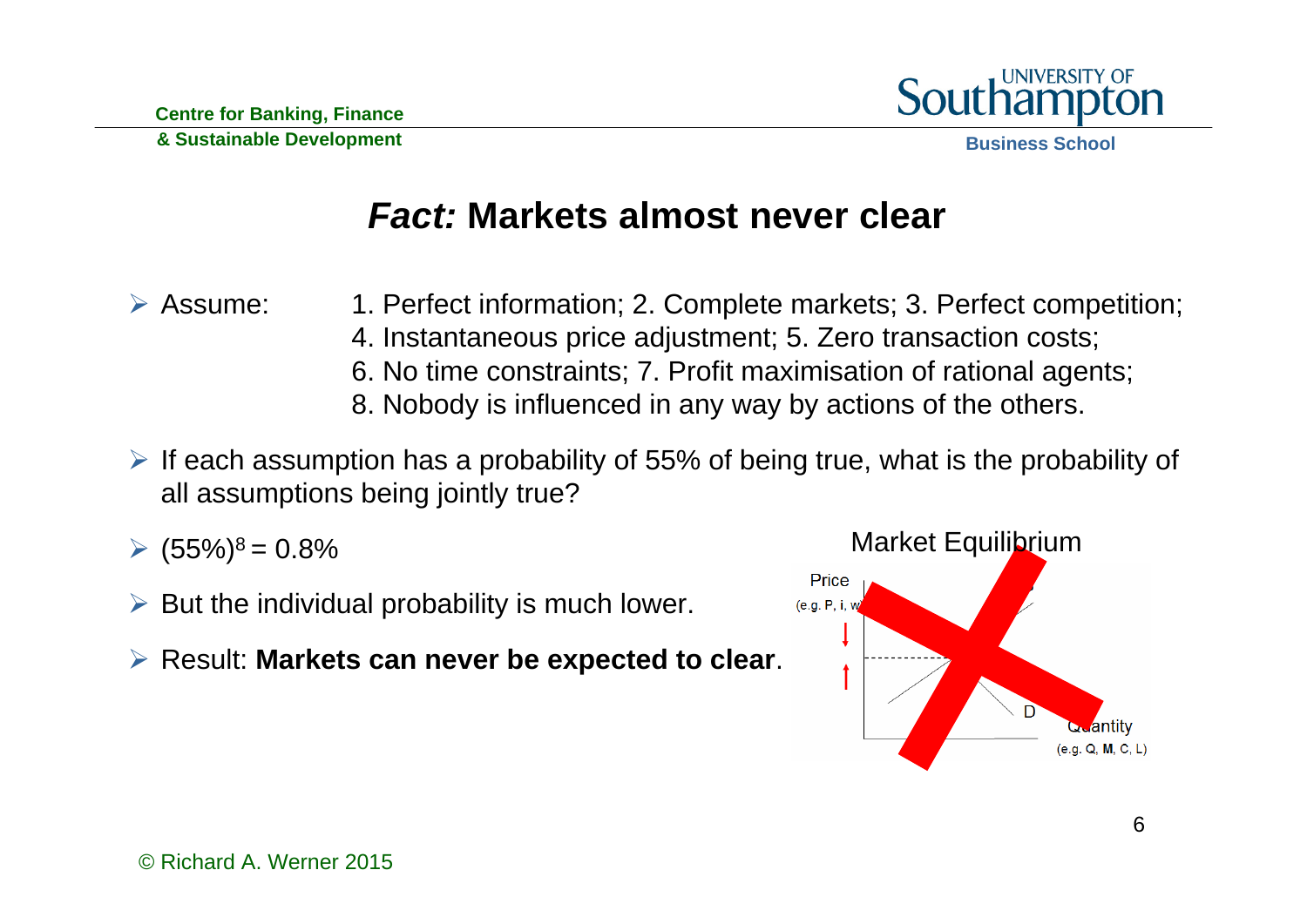

## *Fact:* **Markets are rationed and determined by quantities.**

## *Consequence:* **The short side has allocation power and uses it to extract non-market benefits**

- Since we cannot expect these assumptions to ever jointly hold true, we know that there cannot possibly be market equilibrium.
- Thus all markets must be expected to be **rationed.**
- Rationed markets are determined by **quantities**, by the **'short-side principle'**: Whichever quantity of demand or supply is smaller determines the outcome.
- The **short side has the power** to pick and choose who to do business with.
- $\triangleright$  This power is usually abused to extract non-market benefits.
- $\triangleright$  Think of how Hollywood starlets are selected.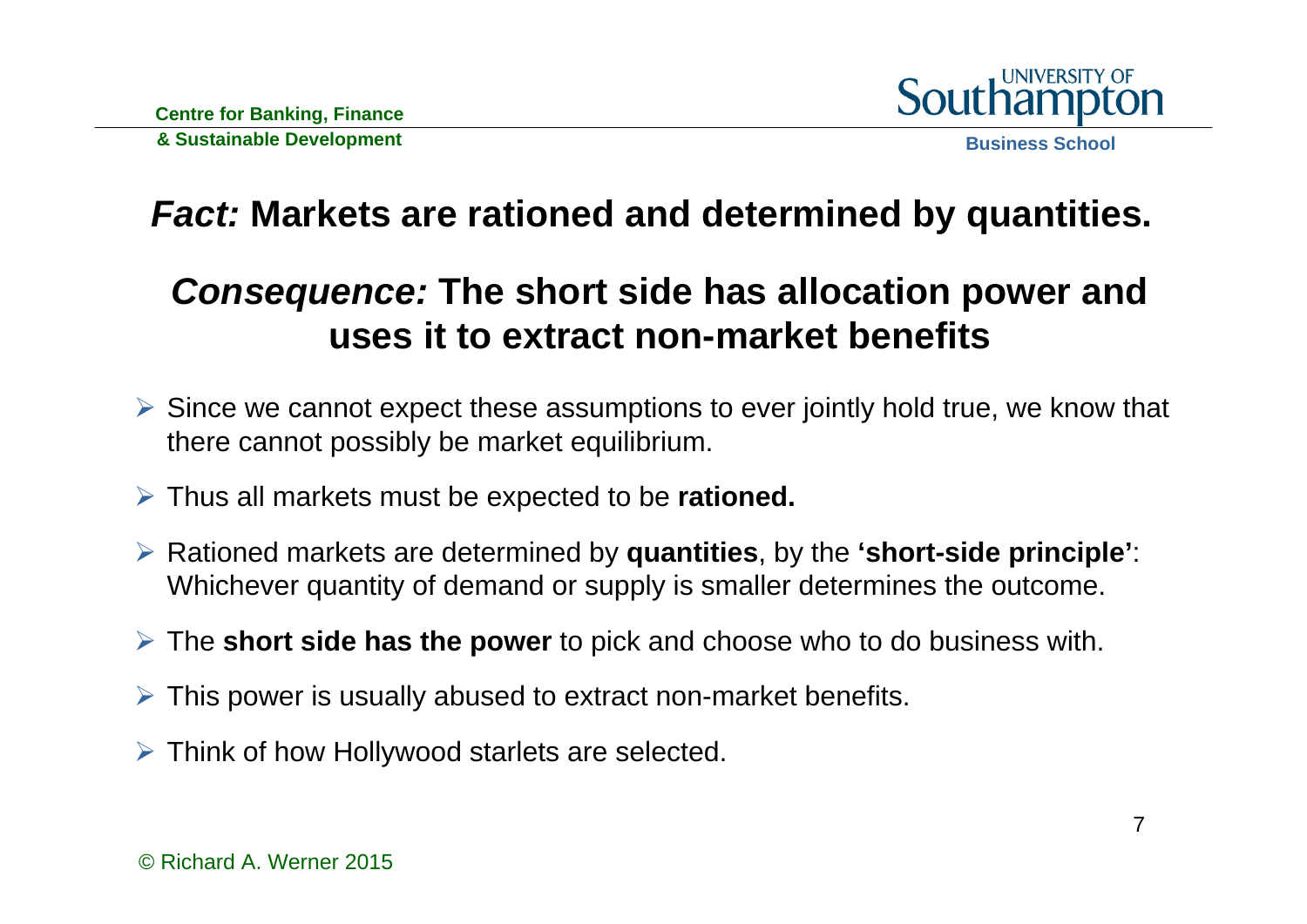

How have the dominant theories fared in the 20th century?

- **4. "The price of money – the interest rate – is a key macroeconomic and monetary policy tool, since lower rates stimulate growth and higher rates slow growth"**
- $\triangleright$  This has been repeated so often that we assume it has been tested many times over.
- $\triangleright$  But what is the empirical evidence for this?

There is **none**.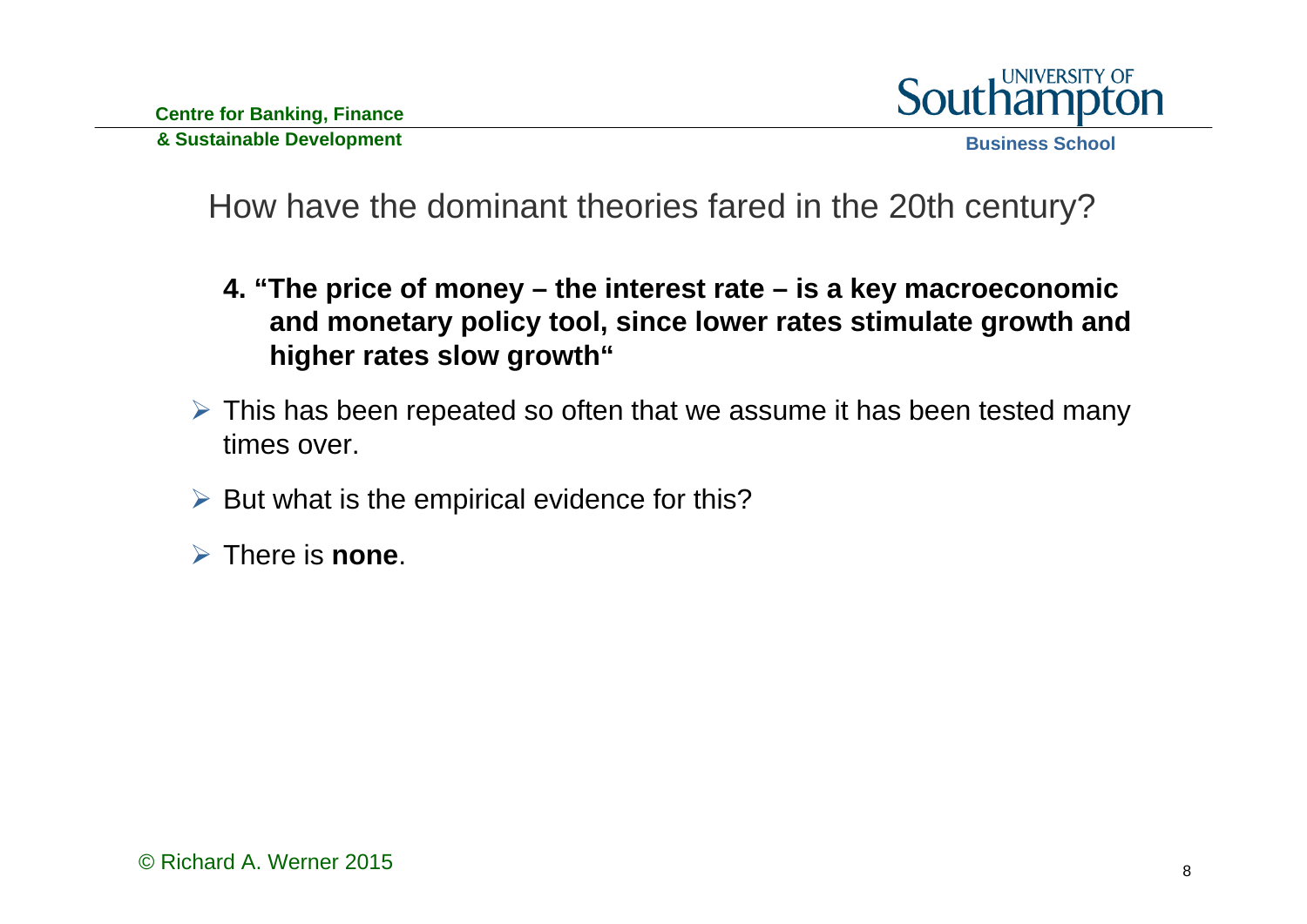

#### **The correlation and statistical causation of interest & growth**

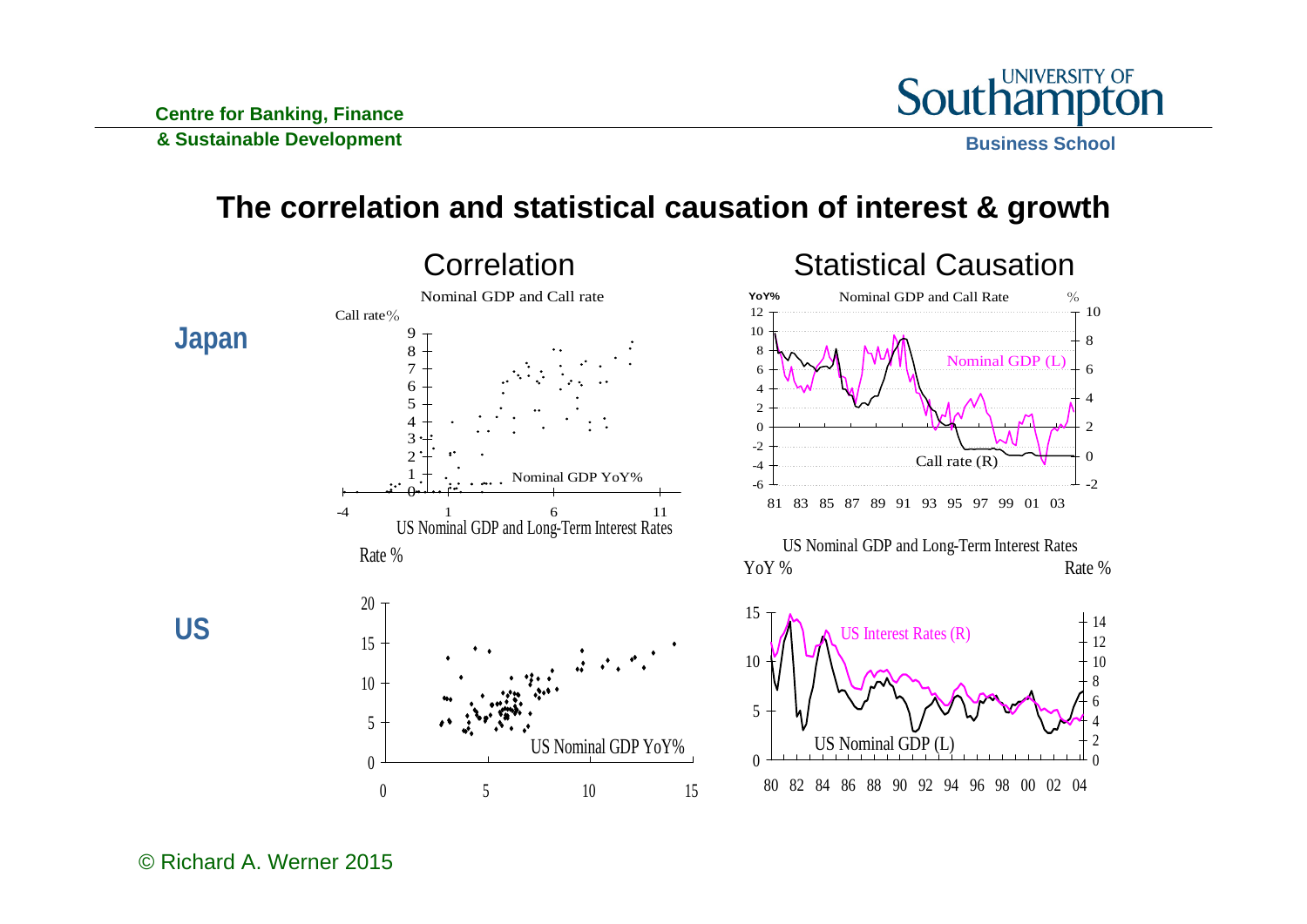UNIVERSITY OF

**& Sustainable Development**

**Business School**

## *Fact:* **Rates Follow the Cycle**

#### *Consequence:* **Central banks don't use rates to run the economy**

**Official Story:** High interest leads to low growth; Low interest leads to high growth **Empirical Reality:** High growth leads to high interest; Cognitive Dissonance

Low growth leads to low interest.

- Interest rates are the result of economic growth.
- So they cannot at the same time be the cause of economic growth.
- The facts contradict the official story of monetary and banking policy.
- Questions: If not rates, what then determines economic growth? Why do central bankers keep repeating the mantra that they use interest rates as policy tool?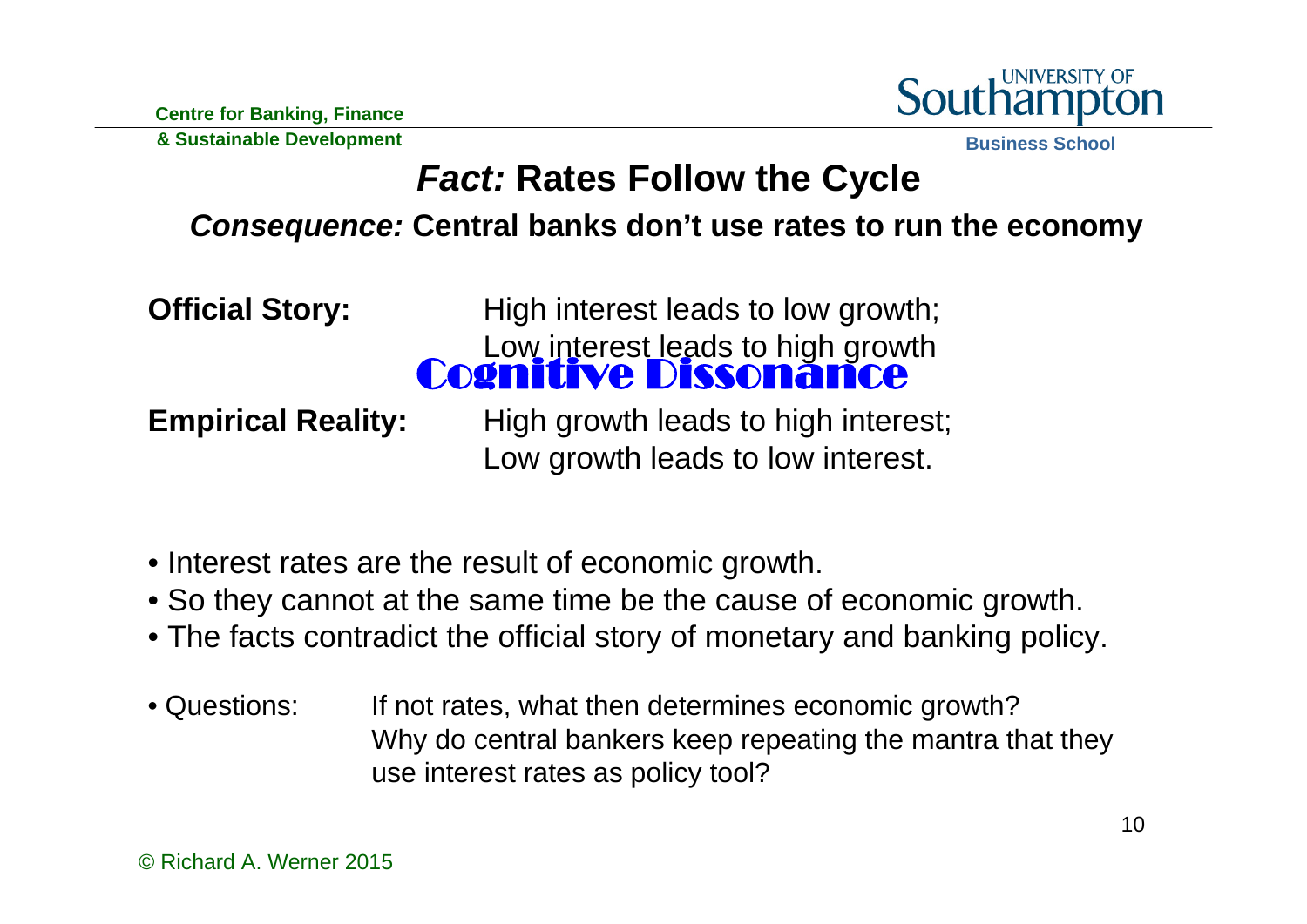

#### How have the dominant theories fared in the 20th century?

- **"5. Banks are one of many types of financial intermediaries; they are not special, so all intermediaries can be represented by bond markets in models"**
- **Thus banks are not modelled explicitly. They are left out of theories.**
- $\triangleright$  So when the 2008 financial crisis hit and journalists wanted to ask leading economists at Harvard or MIT for comment, their honest answer should have been:

"Sorry, I cannot comment on the banking crisis. None of my models and theories of the economy has ever included any banks."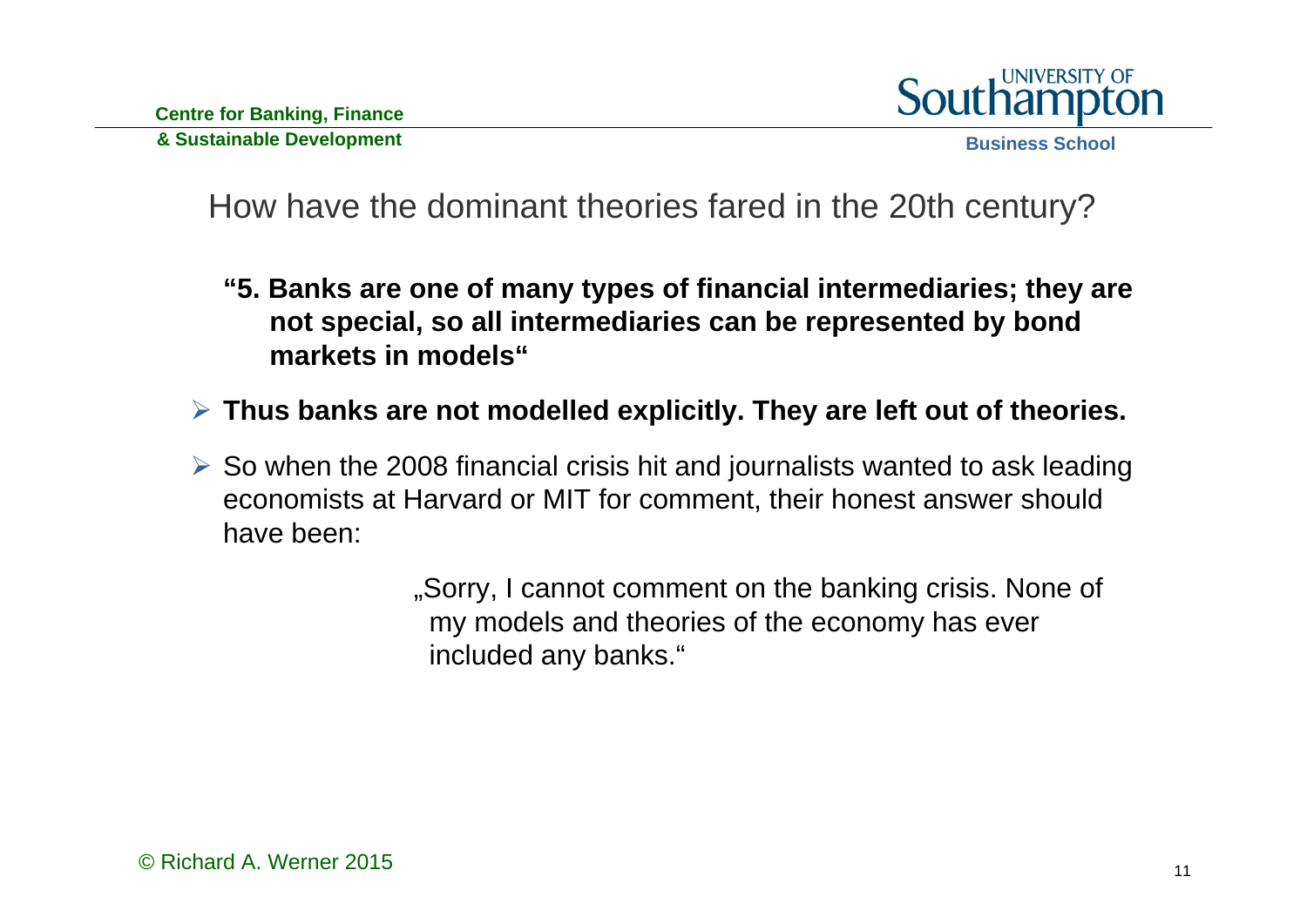

## **The unkown legal realities of the banking business**

- **1. Banks are not deposit-taking institutions.**
- **2. Banks never lend money**.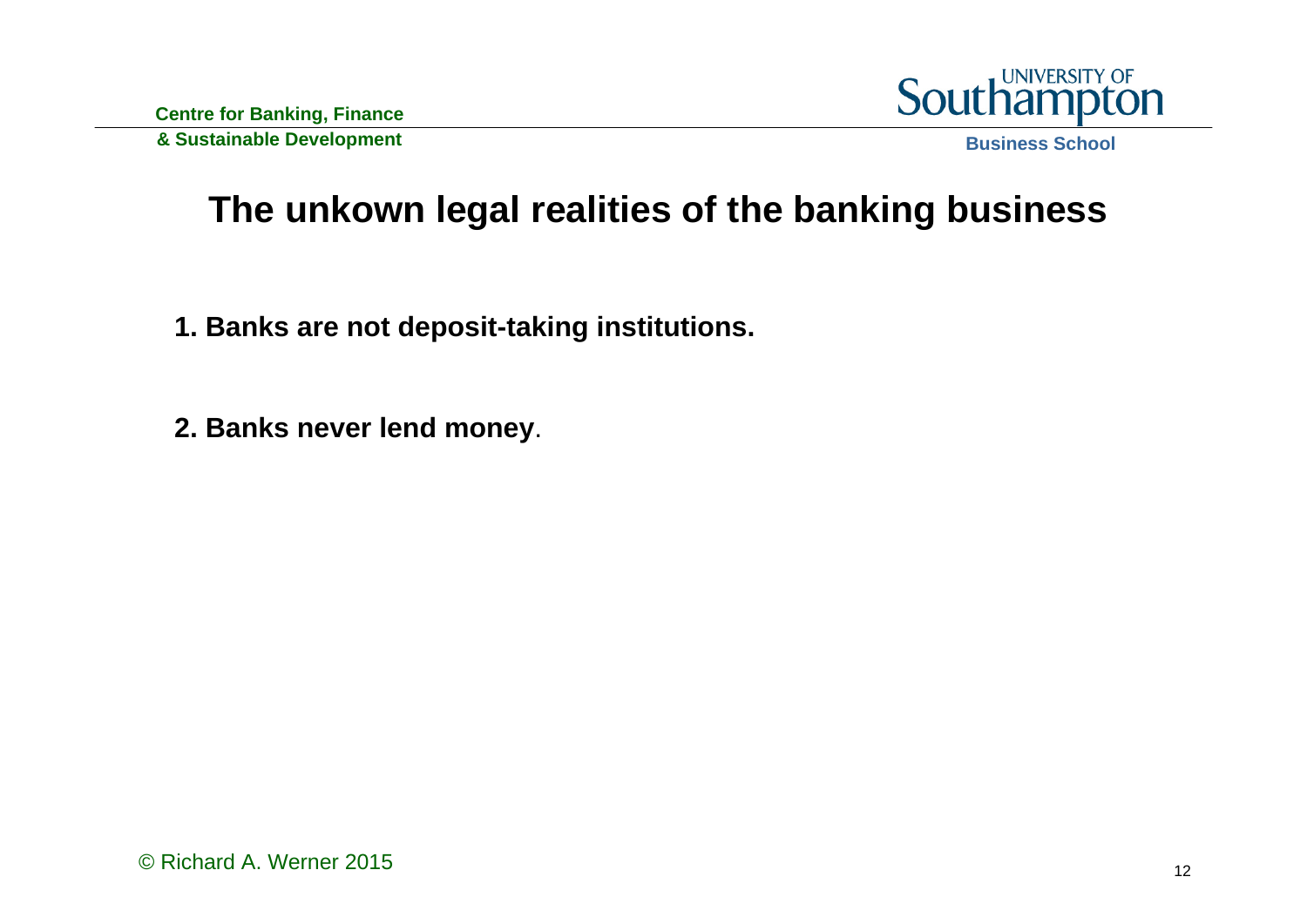

**Business School**

## **The unkown legal realities of the banking business**

- **1. Banks are not deposit-taking institutions.**
- When a '**deposit**' is made at a bank, the customer does **not** 'have' any money 'at the bank', or 'on deposit' (i.e. held in custody by the bank).
- The money 'on deposit' at the bank is fully **owned** and controlled **by the bank**, not by the 'depositor'.
- This is because the **'depositor' lends money to the bank**, and becomes a **general creditor** of the bank. Hence the bank records a 'credit' on behalf of the customer in its records of its debts.
- **2. Banks never lend money** (unlike firms, insurance companies, others)
- $\blacktriangleright$  Instead, **banks acquire securities** – the 'loan contract' is a **promissory note** (like BoE notes, but without legal tender status) that the bank purchases.
- ➤ The bank *does not pay out* the money referred to in the loan contract. Instead, just as with a 'deposit', it records a 'credit' on behalf of the customer in its records of its debts.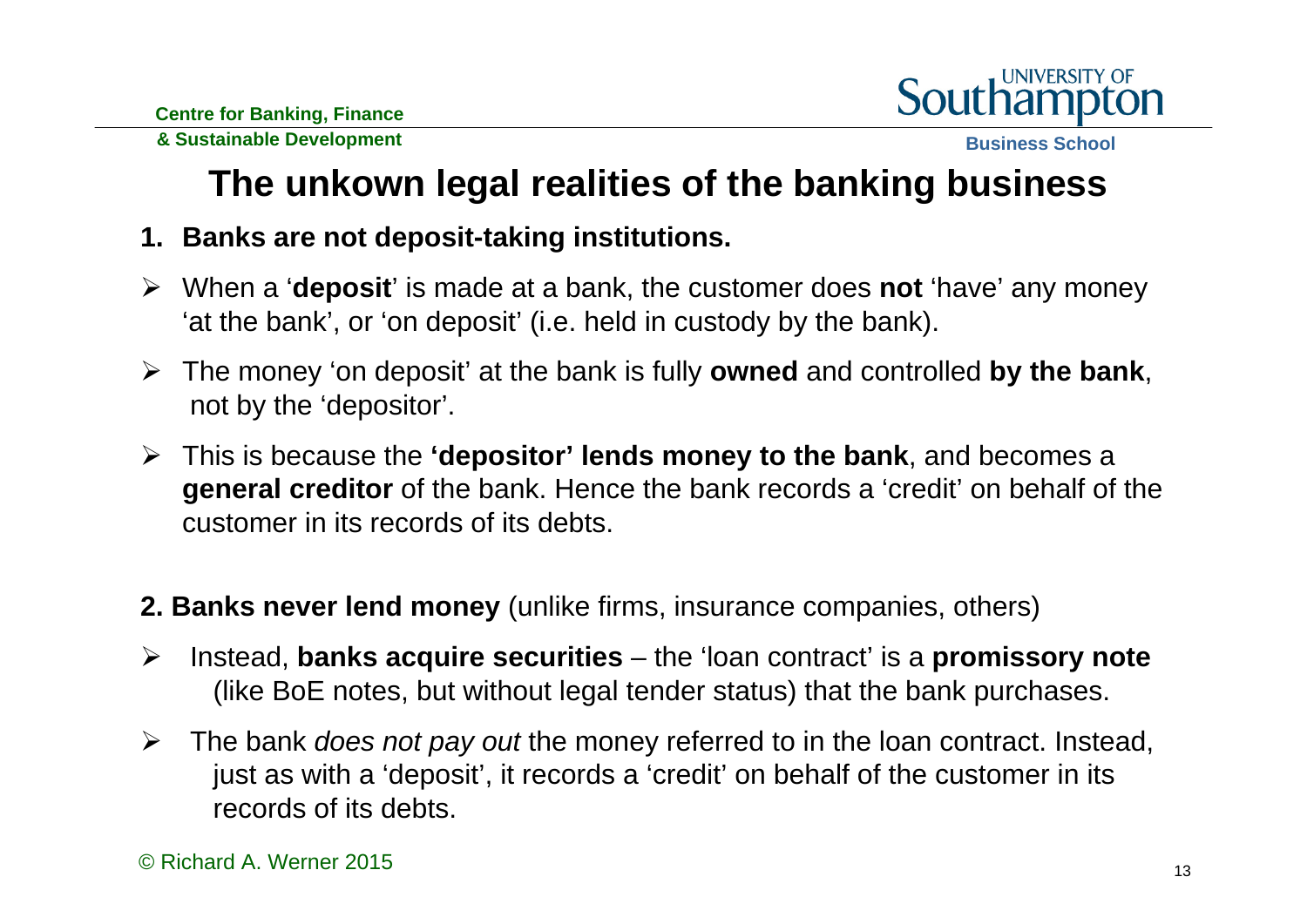

**Business School**

#### *Fact:* **What makes banks unique The case of a £1m loan**

**Step 1** The bank 'purchases' the loan contract from the borrower and records this as an asset.

Balance Sheet of Bank A

| Assets | Liabilities |
|--------|-------------|
| £1m    |             |
|        |             |

**Step 2** The bank now owes the borrower £1m, a liability. It records this however as a fictitious customer deposit: the bank pretends the borrower has deposited the money, and nobody can tell the difference.



So the creditor (the bank) does not give up anything when a loan is 'paid out'

<sup>©</sup> Richard A. Werner 2015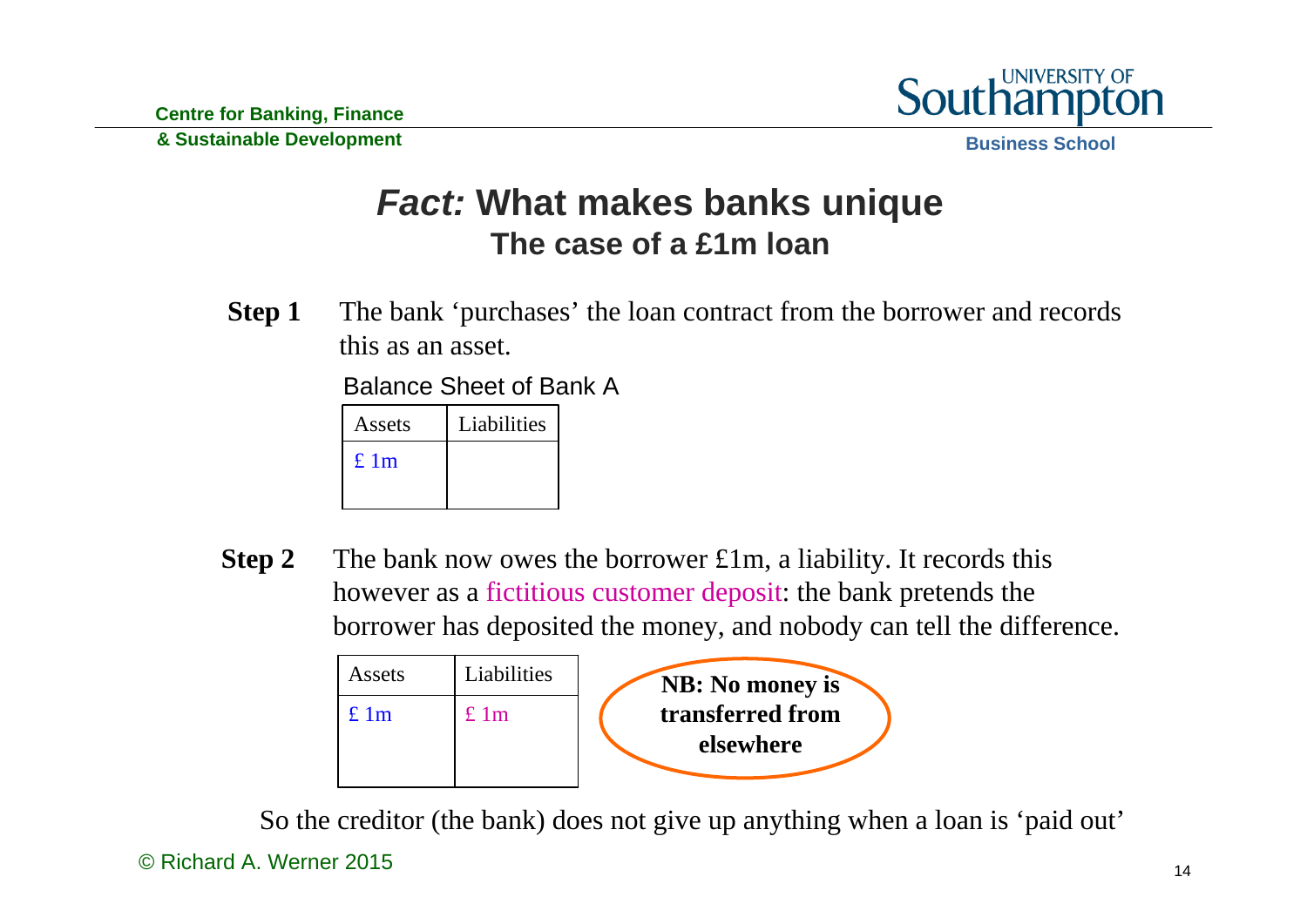

**Business School**

#### *Fact:* **How Barclays Bank invented its own capital**

- **Step 1** Sept. 2008: Barclays Bank **needs £5.8bn in new capital**. It plans
- to issue preference shares. It finds an investor: The State of Qatar. But: Qatar is fully invested and does not want to liquidate other assets, as markets have collapsed.
- **Step 2** Problem solved: Barclays lends £5.8bn to Qatar, contract signed Barclays Bank

| Assets  | Liabilities |
|---------|-------------|
| £ 5.8bn |             |
|         |             |

**Step 3** Barclays now owes the borrower £5.8bn, a liability (accounts payable).

Barclays Bank

| Assets              | Liabilities    |  |
|---------------------|----------------|--|
| $L \text{£} 5.8$ bn | $A/C P$ £5.8bn |  |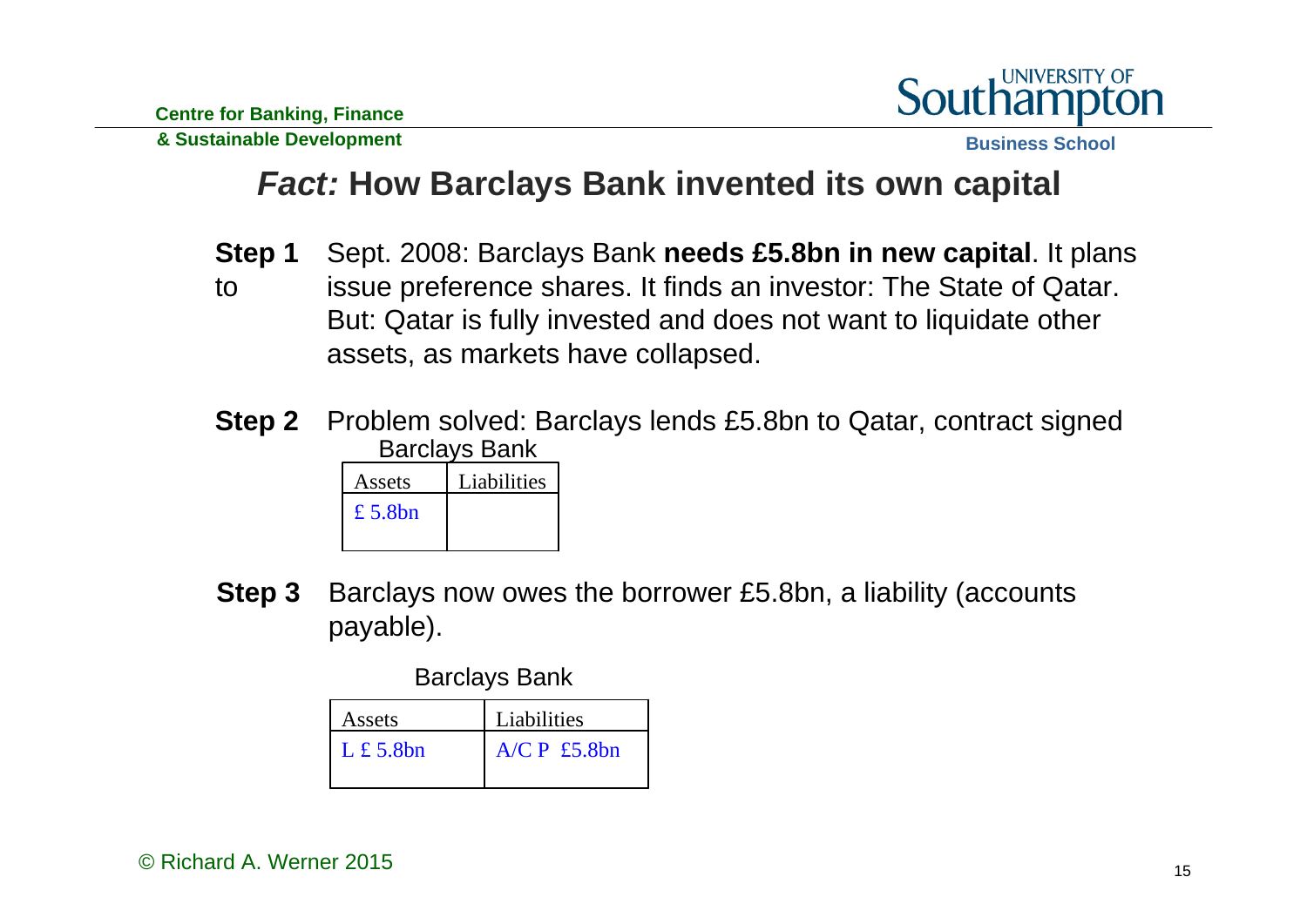

**Business School**

#### *Fact:* **How Barclays Bank invented its own capital**

**Step 4** Barclays now pretends it has discharged its accounts payable liability by recording it as a 'customer deposit'. But neither the bank nor the customer nor anyone else has made such a deposit.

Barclays Bank

| Assets            | Liabilities      |  |
|-------------------|------------------|--|
| $L \pounds 5.8bn$ | $A/C P - £5.8bn$ |  |
|                   | $+£5.8bn$        |  |

**Step 5** Qatar now draws down its 'deposit' with Barclays, in order to purchase the newly issued preference shares: A liability swap.

Barclays Bank

| Assets            | Liabilities          |  |
|-------------------|----------------------|--|
| $L \pounds 5.8bn$ | $D - \pounds 5.8bn$  |  |
|                   | $E + \pounds 5.8$ bn |  |

#### **Problem solved:**

Barclays reports an **increase in its capital of £5.8bn**. A case for the **Serious Fraud Office**.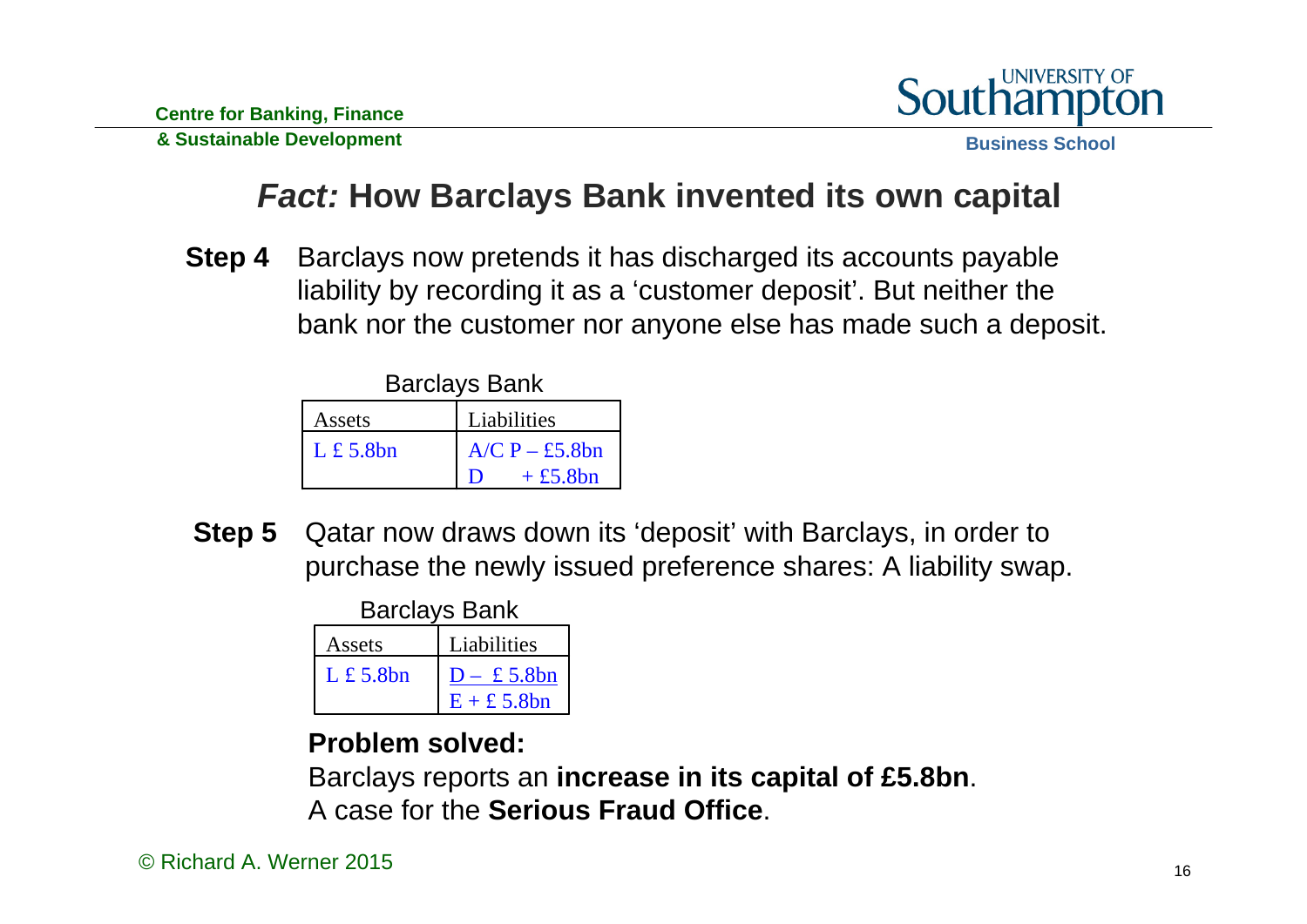

#### *Consequence:* **Banks are special. They create the money supply**

- Unlike non-bank financial institutions, banks create money out of nothing.
- They do this by what is called 'bank lending' better: **credit creation**. This creates bank credit and deposit money simultaneously.
- **Through this process banks create 97% of the money supply.**
- **They decide who gets newly created money and for what purpose.**
- **Banks reshape the economic landscape through their loan decisions.**
- **Now we know why central banks actually conduct their monetary policy by 'guiding' bank credit.**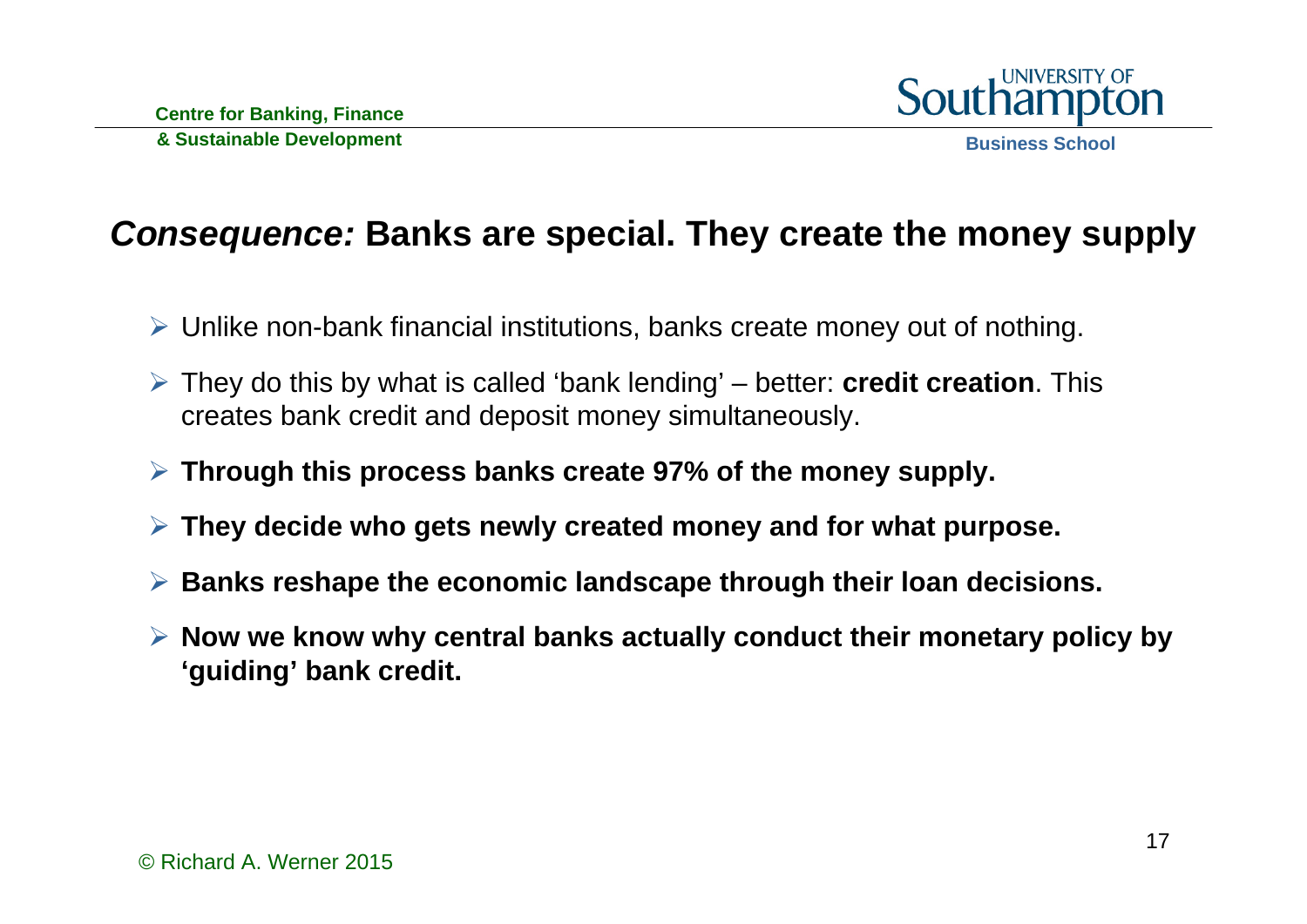

## **Recognition of Bank Credit Creation is a Game Changer for…**

- $\triangleright$  Economics, finance, banking research and forecasting
- Government policy (monetary policy, fiscal policy, regulatory policy)
- $\triangleright$  Recognition of the banks' true role is the precondition for solving many of the world's problems, including
	- the problem of the recurring banking crises,
	- unemployment,
	- business cycles
	- underdevelopment and the
	- depletion of finite resources.
- **It is possible to achieve high, stable and sustainable economic development. How?**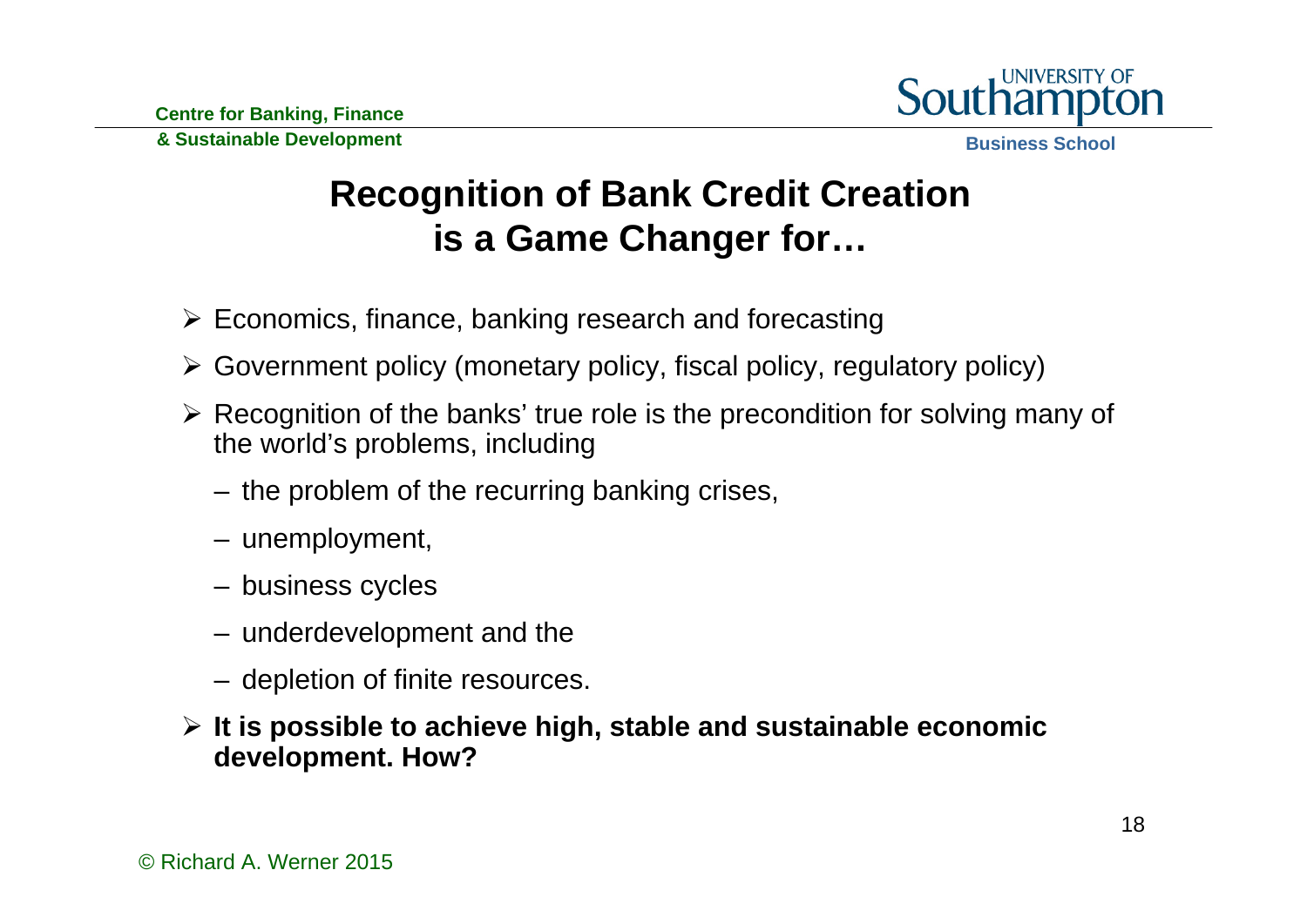

- **6. "Interest rates are the key tool for macroeconomic management. Central banks use interest rates to achieve their goals of stable prices, stable growth and stable currencies"**
- $\triangleright$  There is no evidence to support these claims:
	- **We have not observed such stability** in major economies in the 20th century, despite such contrary claims by central banks (e.g. USA).
	- – Interest rates cannot be a key policy tool, since they merely **follow** the business cycle, lagging nominal GDP growth.
	- There is **evidence that central banks have used different, more powerful monetary policy tools to achieve their true goals**.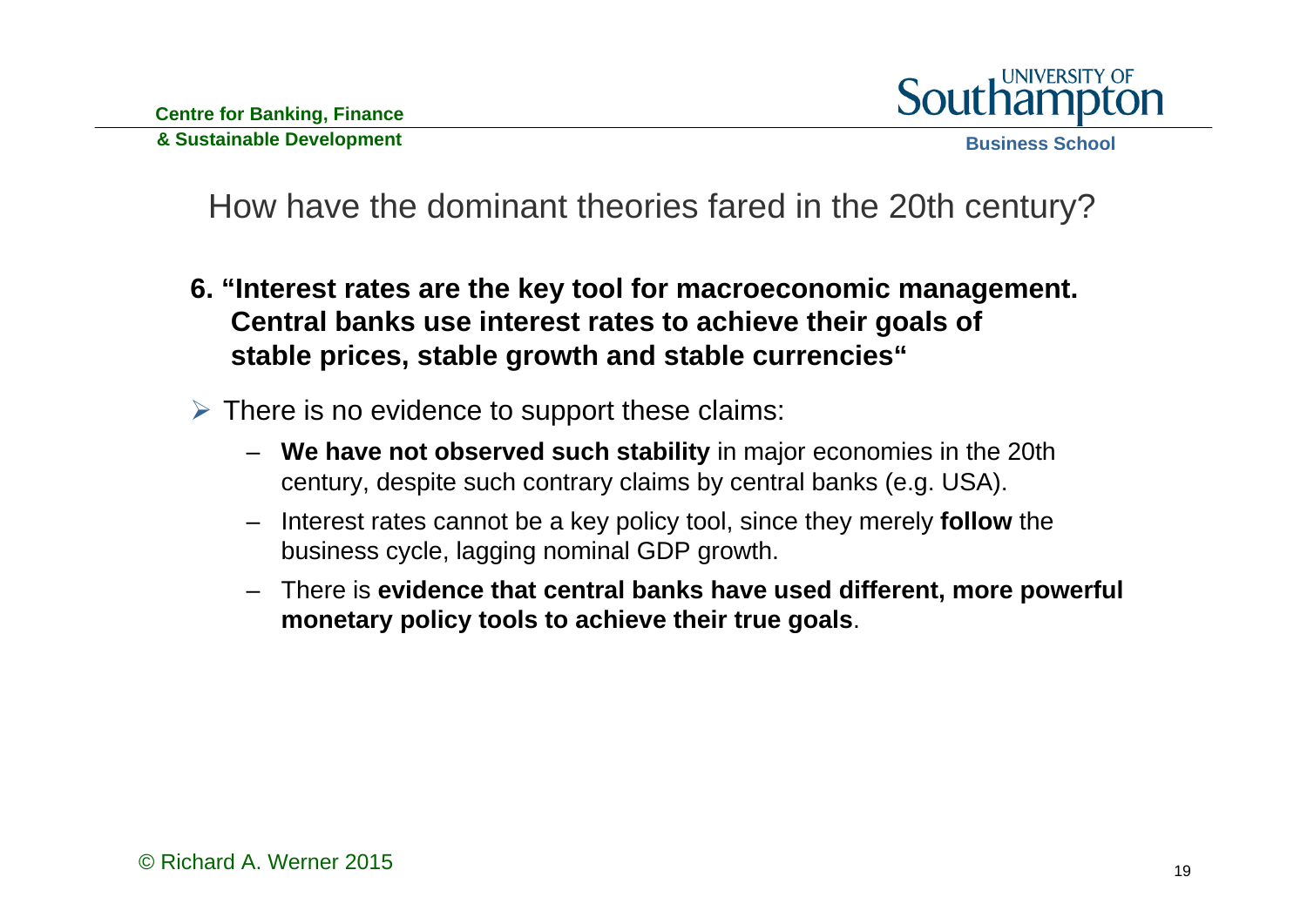

**Business School**

### Case Study: The creation of the Japanese bubble of the 1980s

**How did the Bank of Japan actually implement monetary policy?**

*Empirical research using econometric evaluation of statistical data and extensive interviews with central bankers and private sector bank staff dealing with the central bank\**

**Result:**

**Official policy tools:**

1. Price Tool (interest rate: ODR, call rate): not relevant

2. Quantity Tool (operations, lending): not relevant

3. Regulatory Tool (reserve ratio): not relevant

\* See: Richard Werner (2003), *Princes of the Yen* Richard A. Werner (2002), *Asian Economic Journal*, vol. 16, no. 2, pp. 111-151, Blackwell, Oxford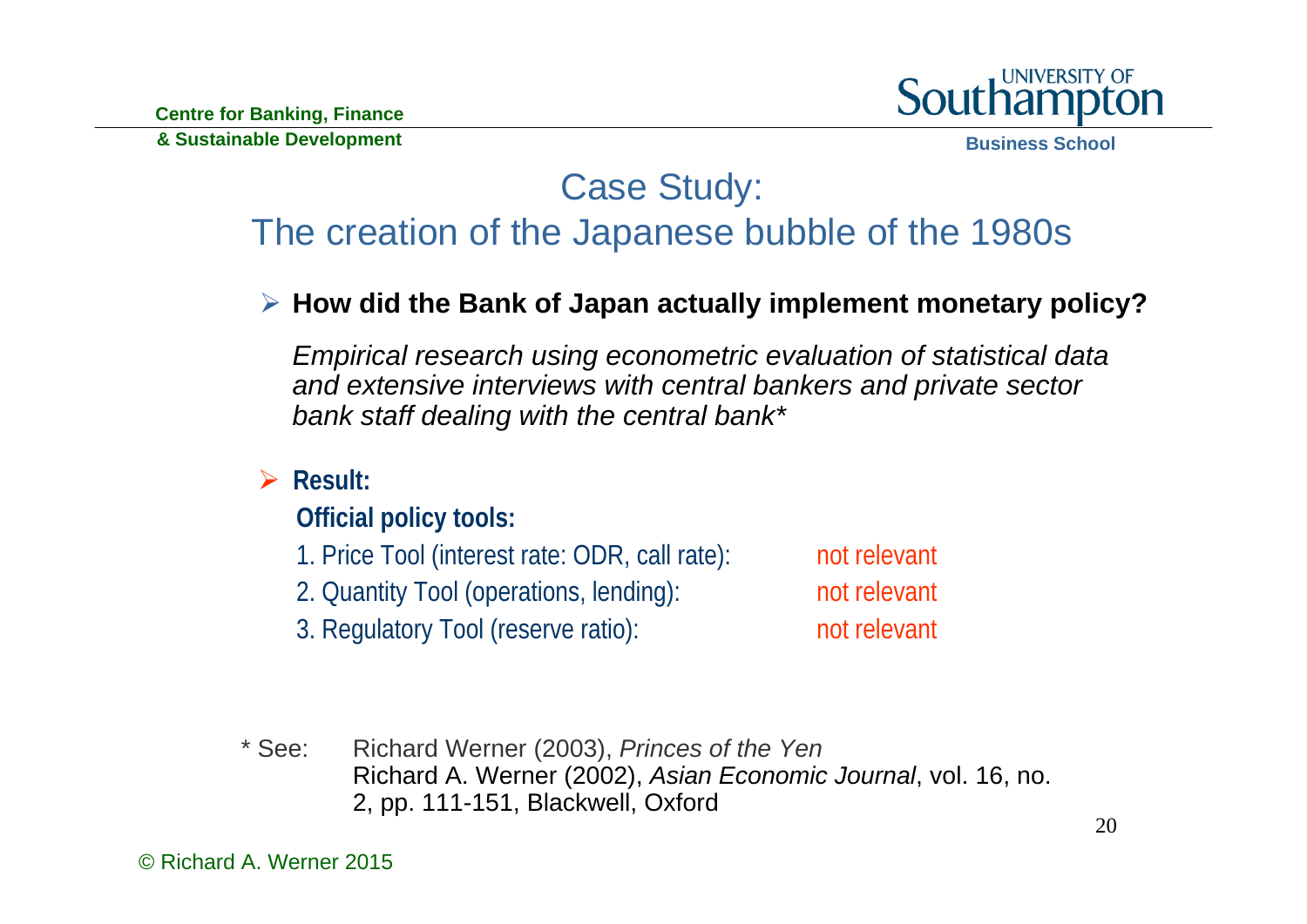

# Implementation of monetary policy: What they actually do

#### Unofficial policy tool: Direct **bank credit control (window guidance)**: **no. 1 policy tool**



#### \* See: Richard Werner (2003), *Princes of the Yen* Richard A. Werner (2002), *Asian Economic Journal*, vol. 16, no. 2, pp. 111-151, Blackwell, Oxford

© Richard A. Werner 2015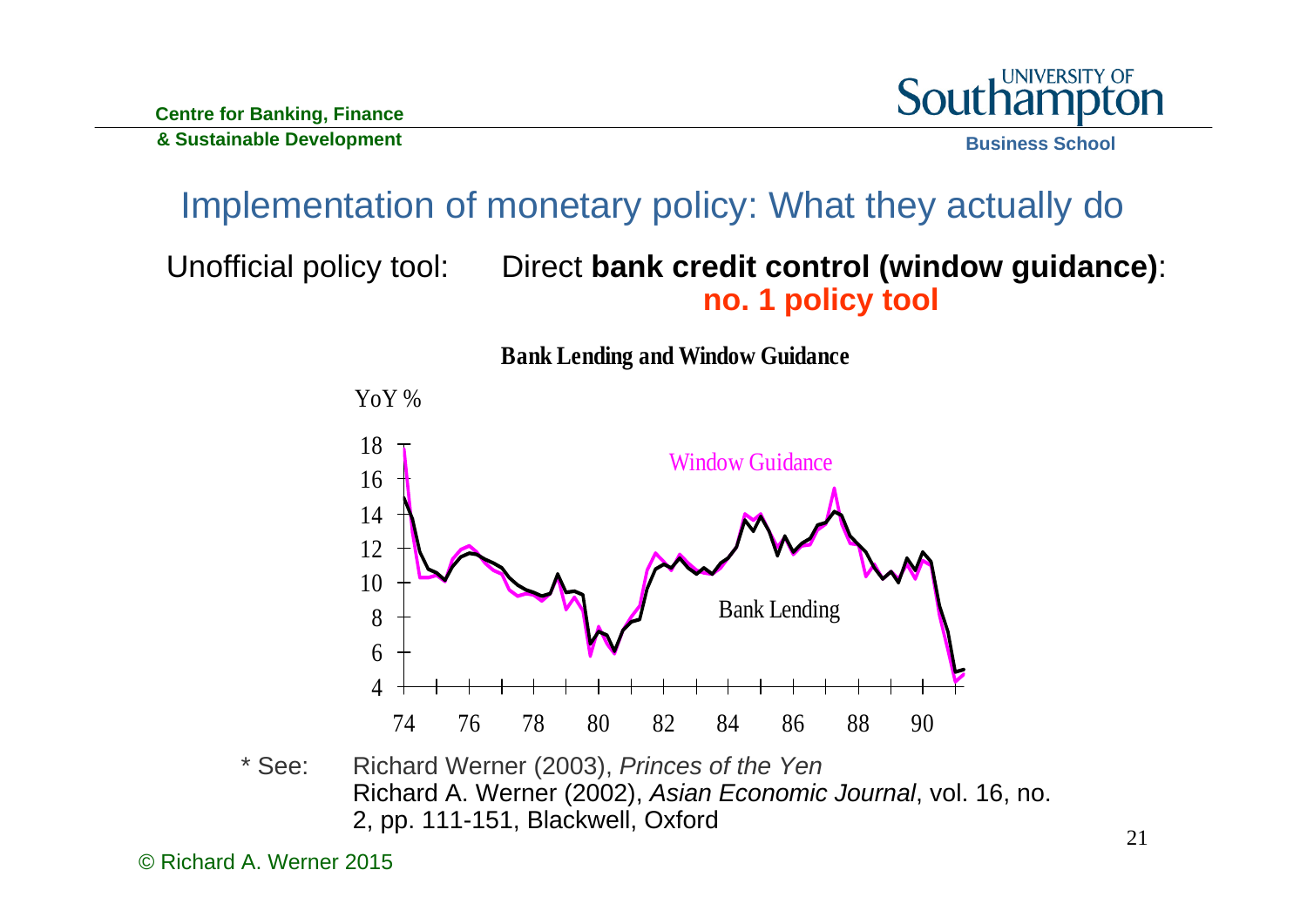

## **'Informal guidance' of bank credit by central banks**

- The Bank of Japan is not the only central bank to 'informally' control bank credit.
- This practice is known world-wide, for instance, in
	- the UK as 'Corset'
	- Germany as 'Kreditplafondierung'
	- the US as 'credit controls'
	- France as 'encadrement du crédit'
	- Korea, Taiwan, China as 'window guidance'
	- Thailand as 'credit planning scheme'
- $\triangleright$  Central banks know that interest rates are not much help in controlling the economy. They also know that **the quantity of credit is the key variable**. Why?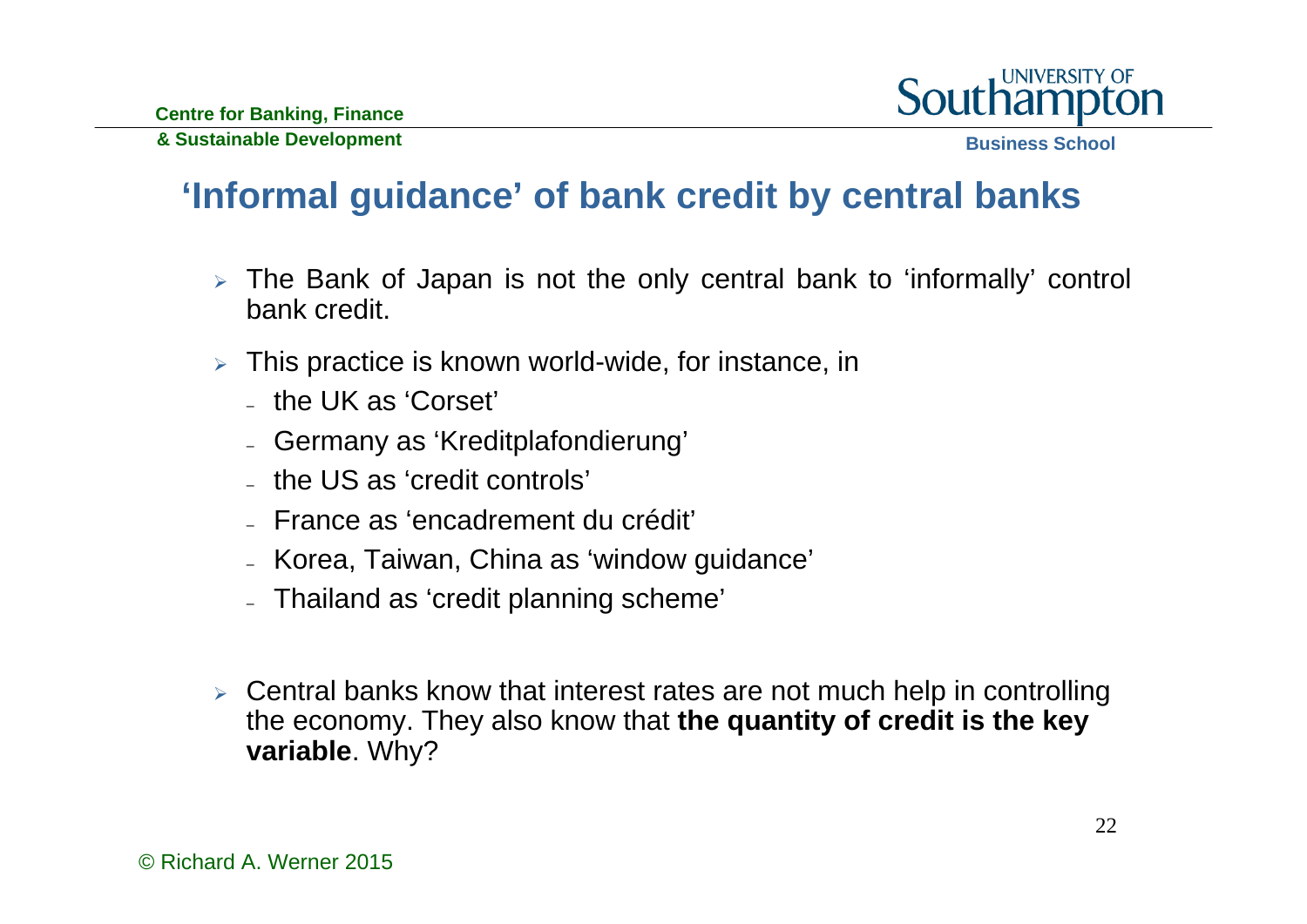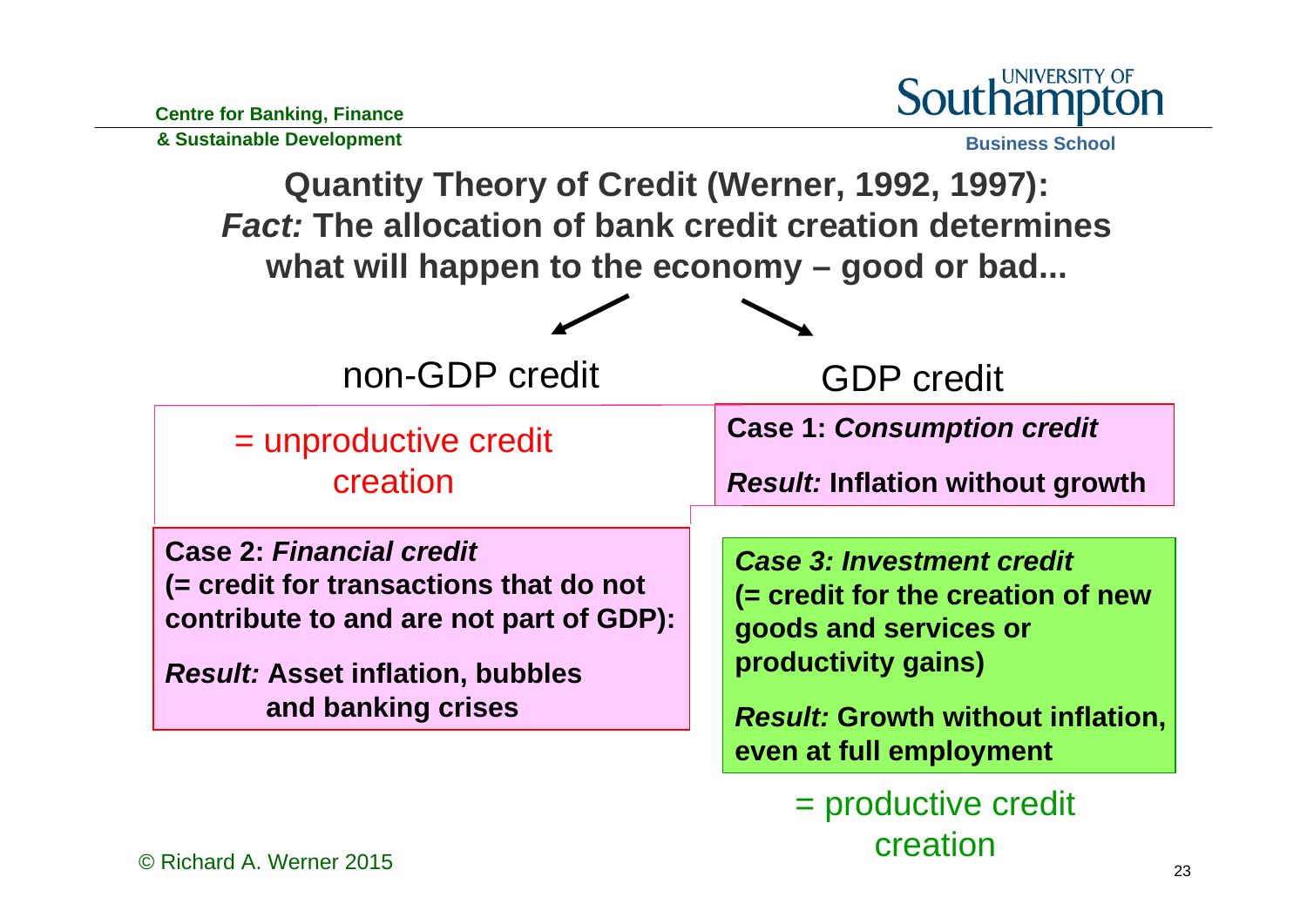

**The Quantity Theory of Credit (Werner, 1992, 1997)**



Real circulation credit determines nominal GDP growth

Financial circulation credit determines asset prices – leads to asset cycles and banking crises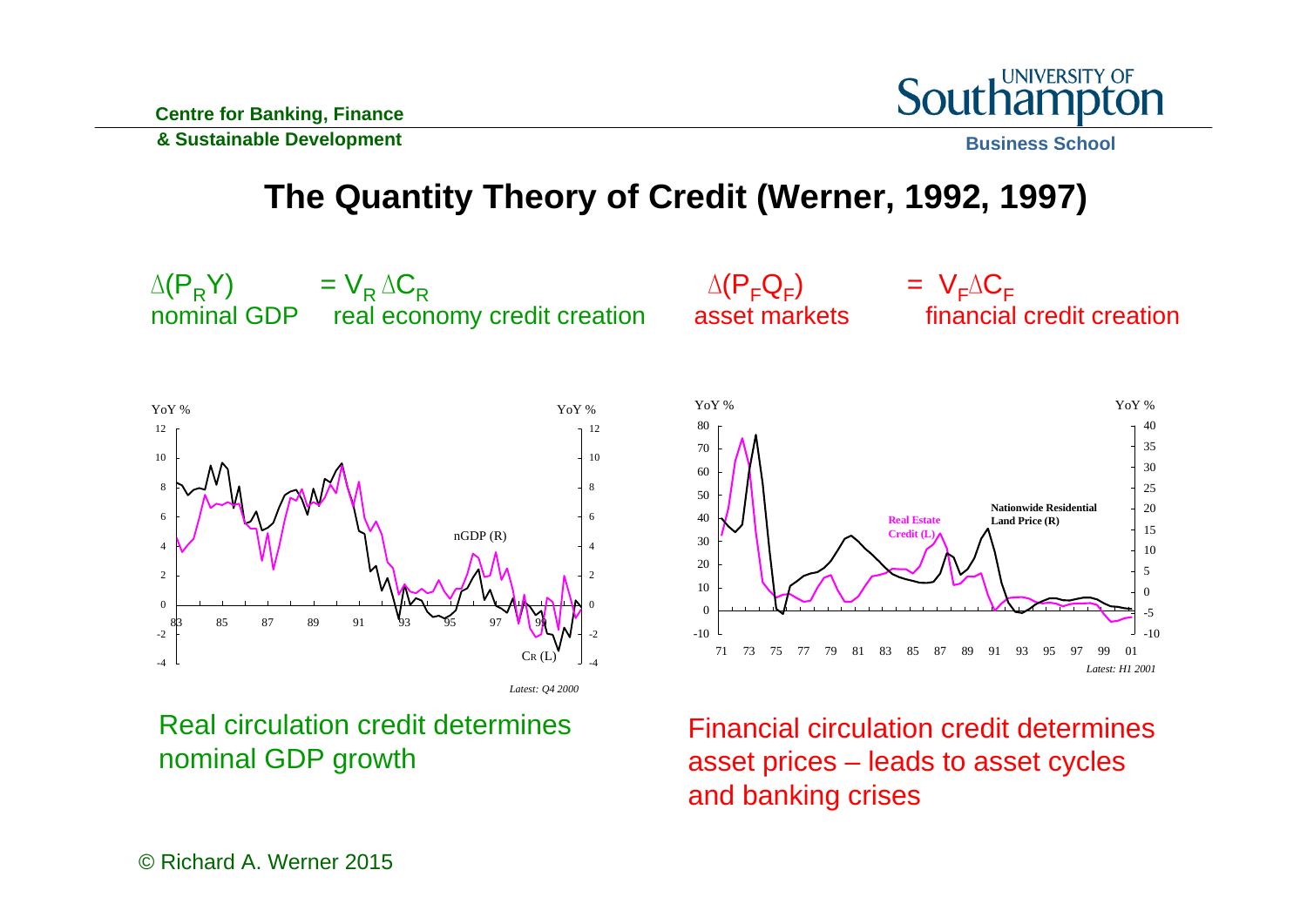

**Business School**

## *Rule:* **Credit for financial transactions explains boom/bust cycles and banking crises**

- A significant rise in credit creation for non-GDP transactions (financial credit  $C_F$ ) must lead to:
	- asset bubbles and busts
	- banking and economic crises
- USA in 1920s: margin loans rose from 23.8% of all loans in 1919 to over 35%
- Case Study Japan in the 1980s: C<sub>F</sub>/C rose from about 15% at the<br>beginning of the 1980s to almost twice this share



 $C_F/C =$  Share of loans to the real estate industry, construction companies and nonbank financial institutions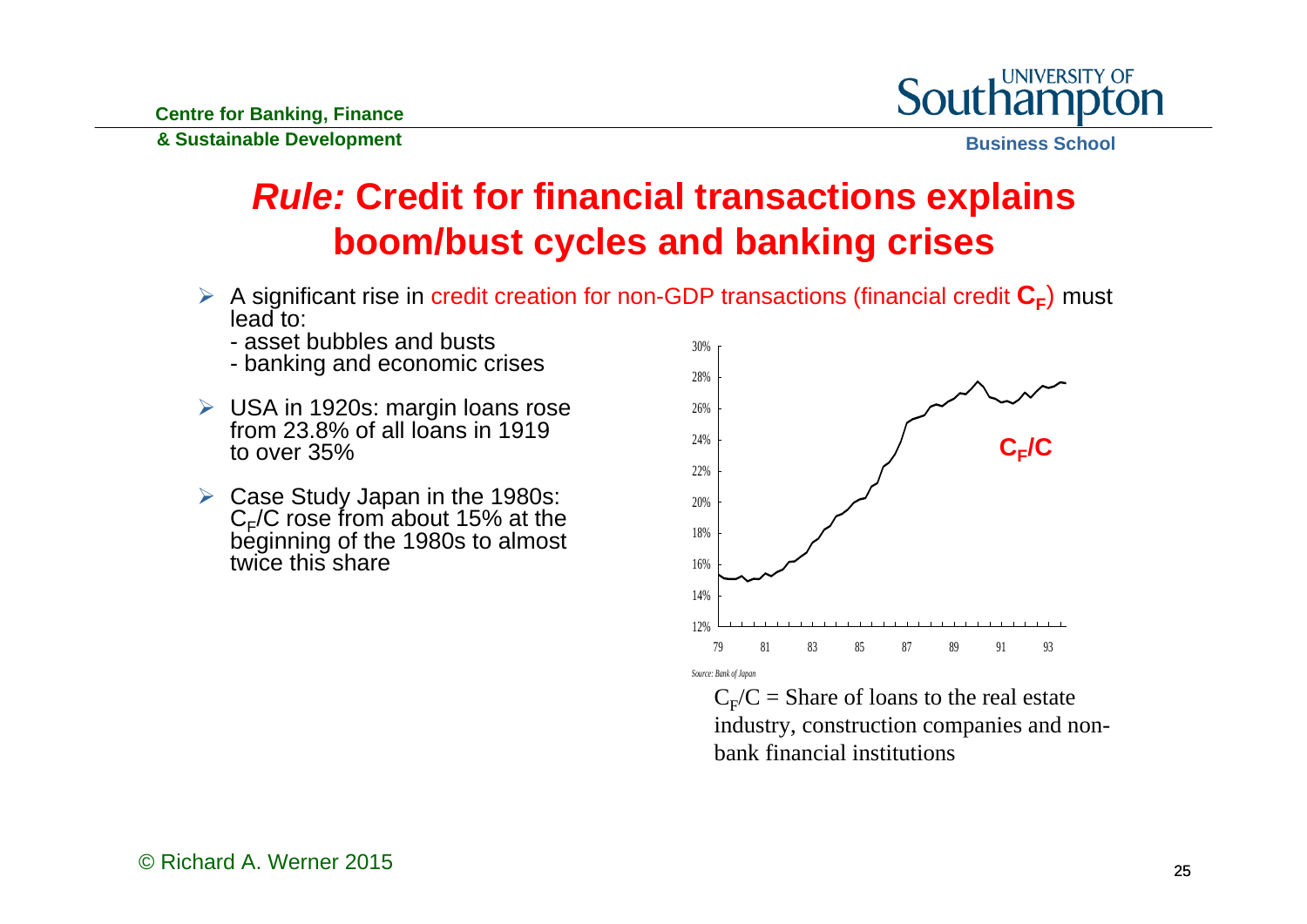

**Business School**

## *Rule:* **Broad Bank Credit Growth > nGDP Growth = banking crisis**

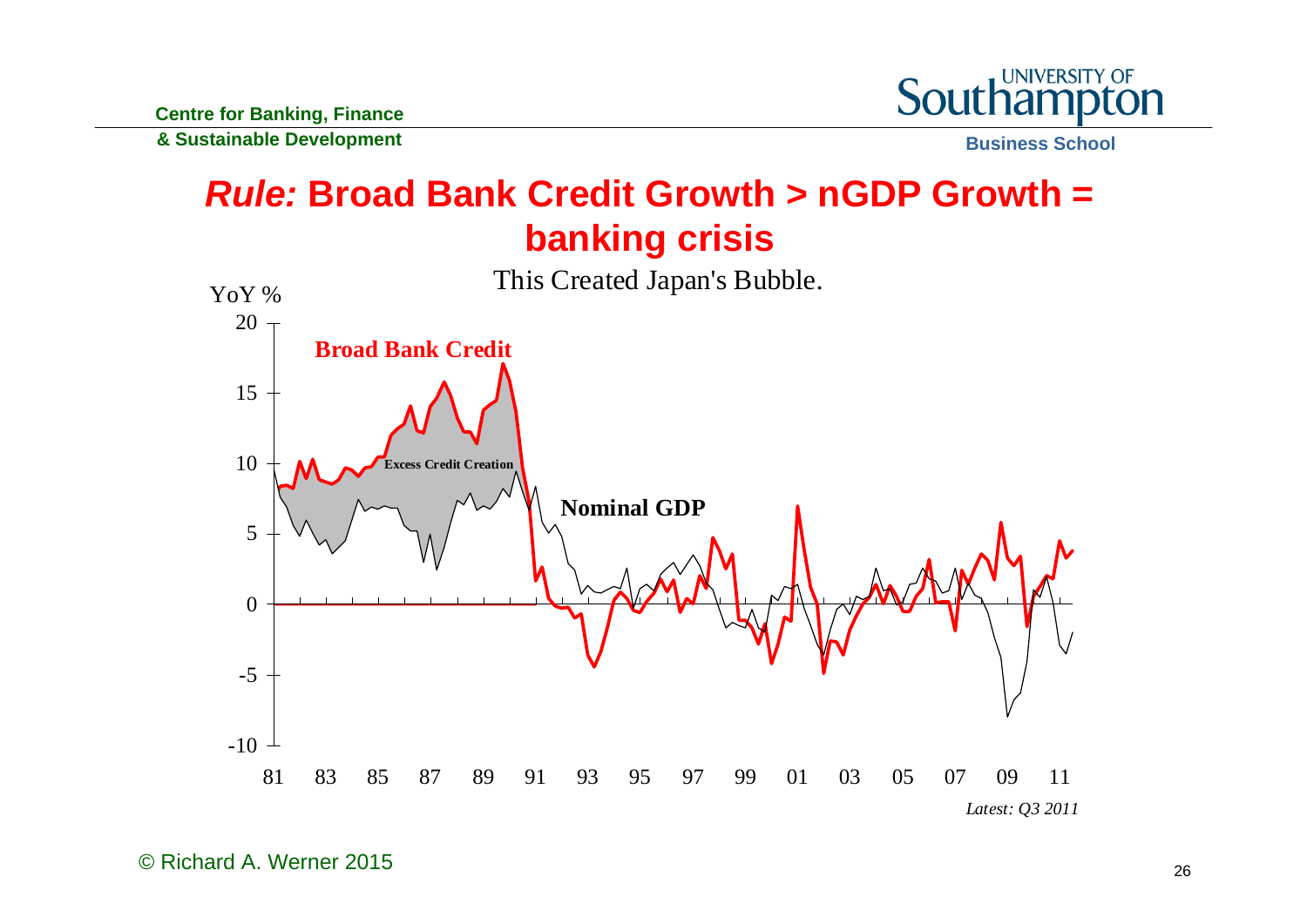

### *Rule:* **Out-of-control financial credit CF creates bubbles and crises, e.g. ECB policies in Ireland, Spain, Portugal, Greece**



#### **Broad Bank Credit Growth > nGDP Growth**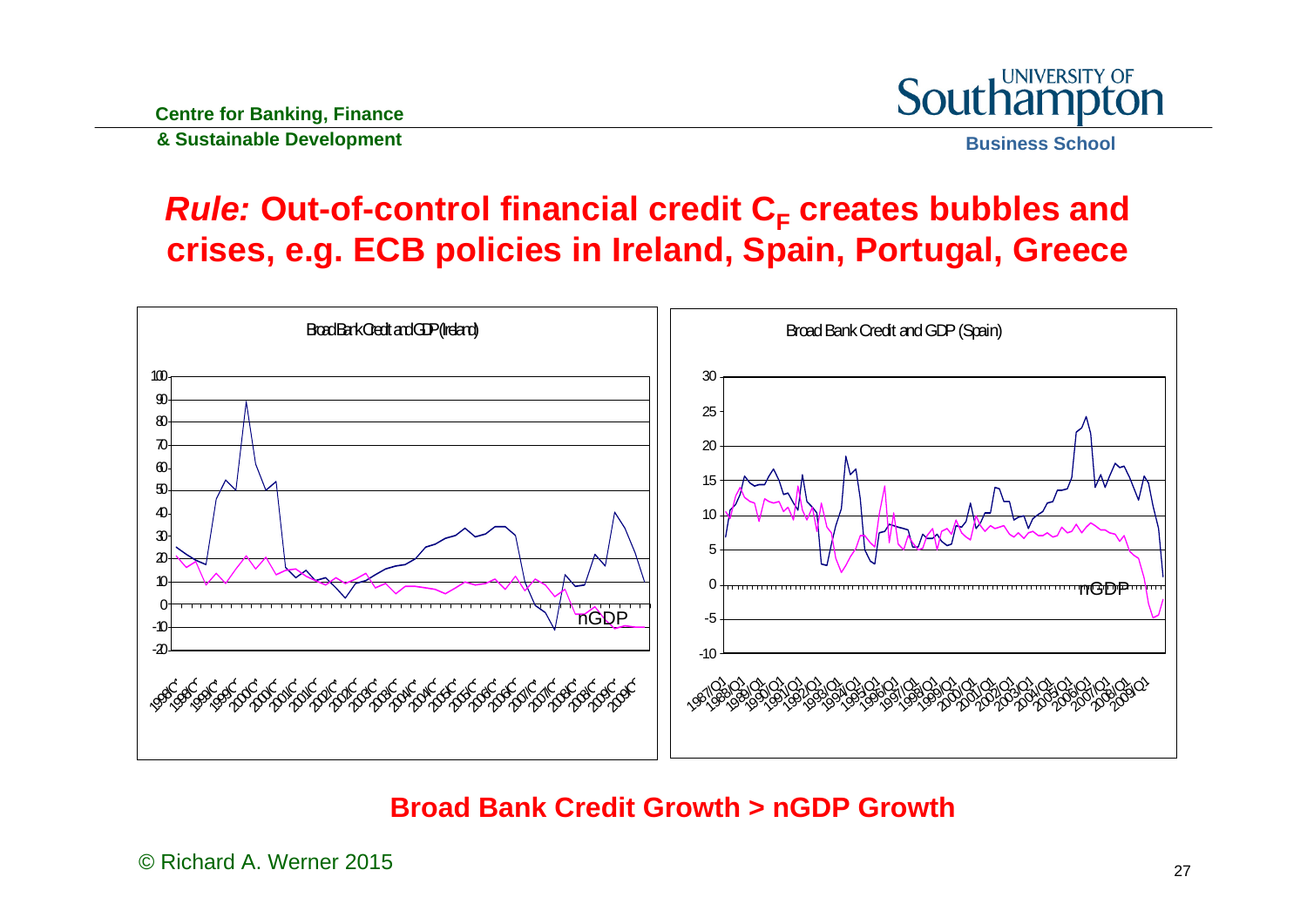

## *Rule:* **Concentrated banking systems are prone to recurring crises and instability**

- $\triangleright$  Banks and bankers maximise their benefits by growing quickly
- The easiest way to grow is to create credit for **non-GDP (speculative) transactions (CF)**
- This is why we have had **hundreds of banking crises** since the 17th century, when modern banking started in London
- **The UK has one of the most concentrated banking systems of all industrialised countries: 90% of deposits with 5 banks**
- **Hence the high frequency of recurring boom/bust cycles and banking crises**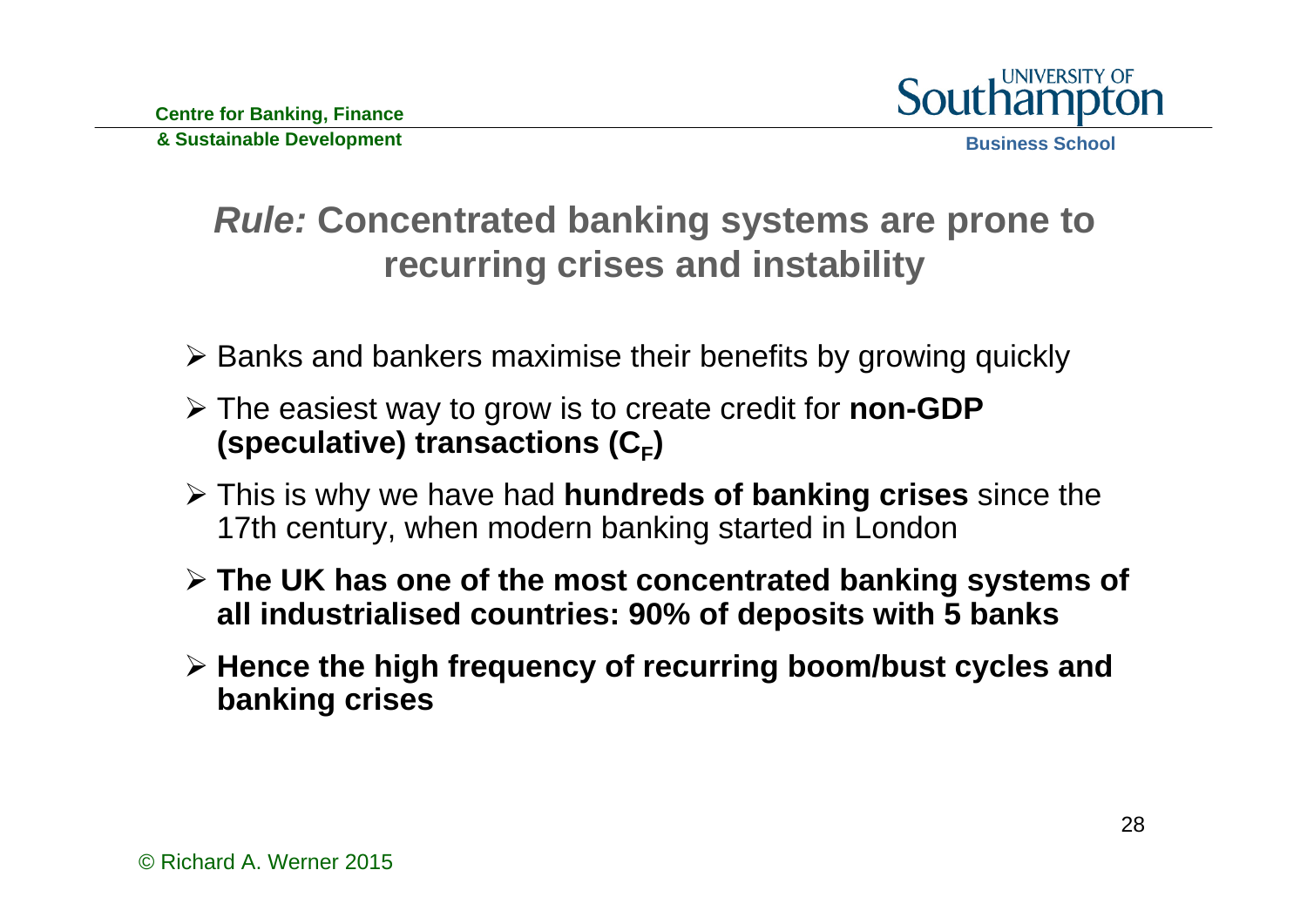

**Business School**

*The Alternative 1:* **Credit guidance to suppress unproductive (harmful) credit creation and encourage productive credit creation = the East Asian Economic Miracle Model**

- $\triangleright$  Top-down total credit creation quota
- Allocated for **productive investments** via central bank and banking system.
- > Implemented in Manchuria, Japan, Taiwan, Korea, China
- Partially implemented in Thailand, Malaysia, Singapore, Indonesia, India
- Fundamental design invented by **German Reichsbank in 1912**
- Advanced by Hjalmar Schacht in 1920s, transferred to Asia via Hisato Ichimada (key postwar Bank of Japan governor) and the Japanese **reform bureaucrats** (many with **Manchurian experience,** see *Princes of the Yen*).
- Power battle between those wanting to use this system in the **national interest** (MITI, MoF, 'reform bureaucrats' like Osamu Shimomura) versus those wanting to deploy it for **other reasons** (most 'independent' central banks)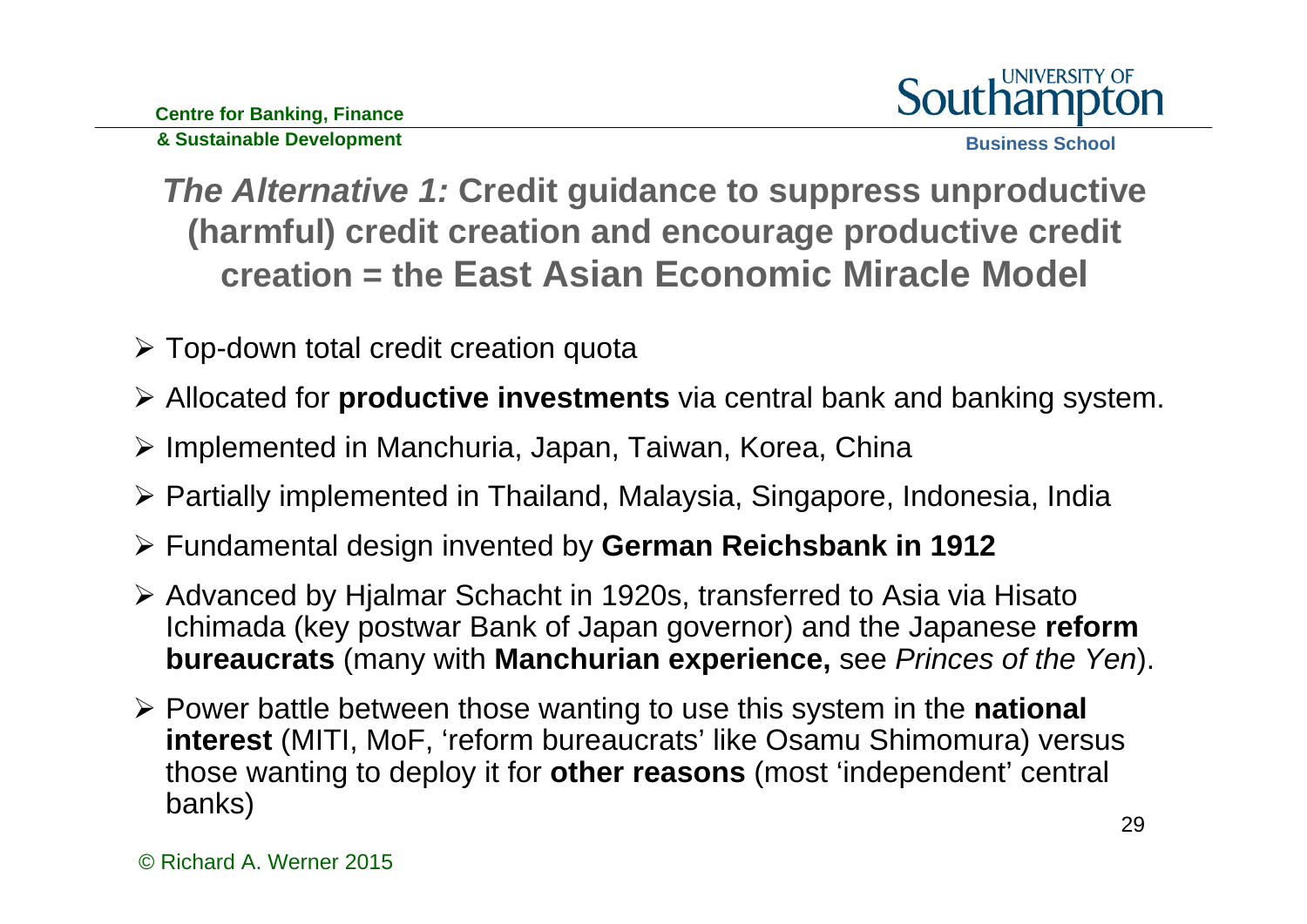

**Business School**

#### **Alternative 2: How to Avoid Asset Bubbles & Home-Grown Banking Crises – and ensure ample funding for small firms**

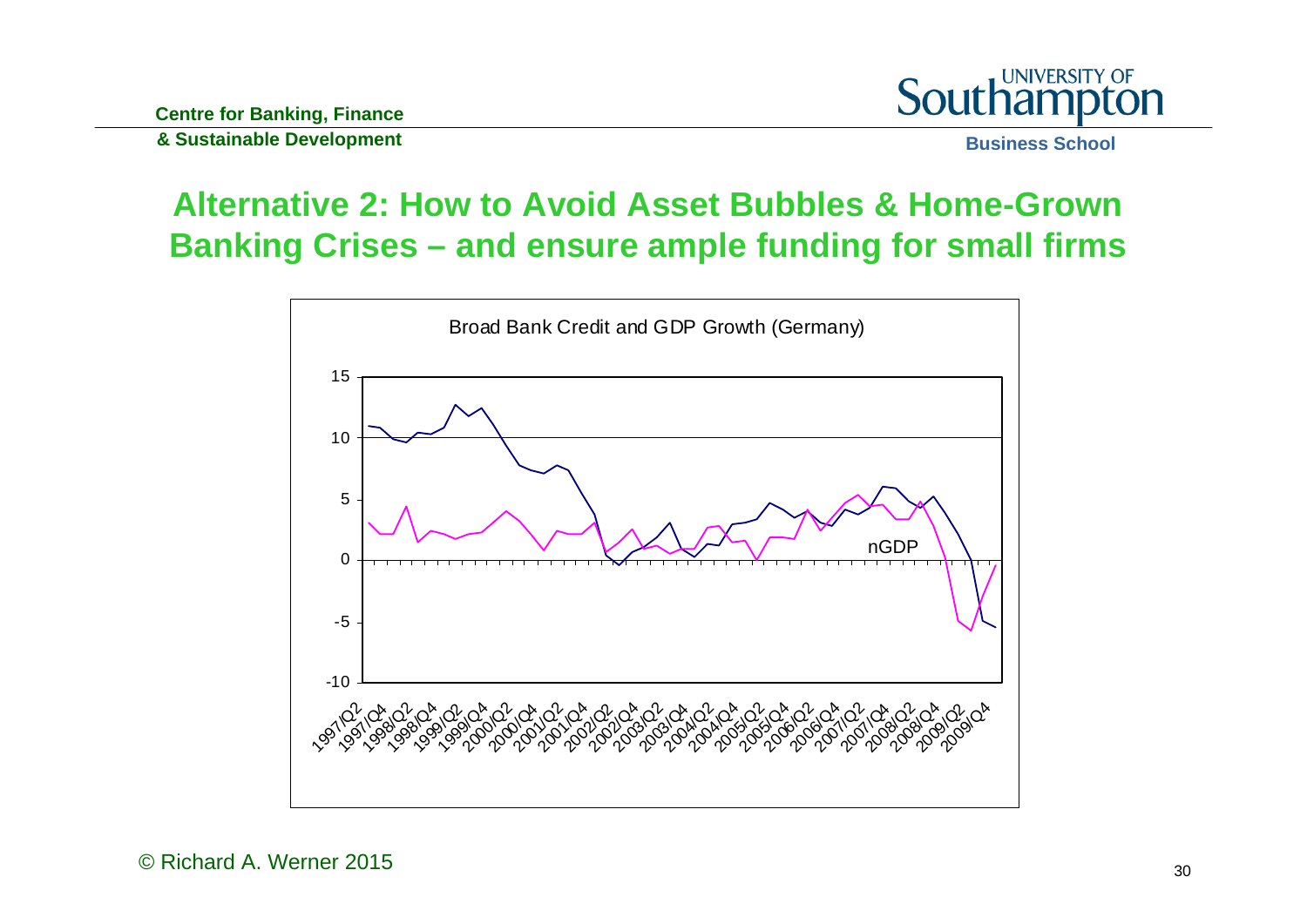

## *Alternative2:* **A banking sector dominated by many small, local, not-for-profit banks avoids banking crises**

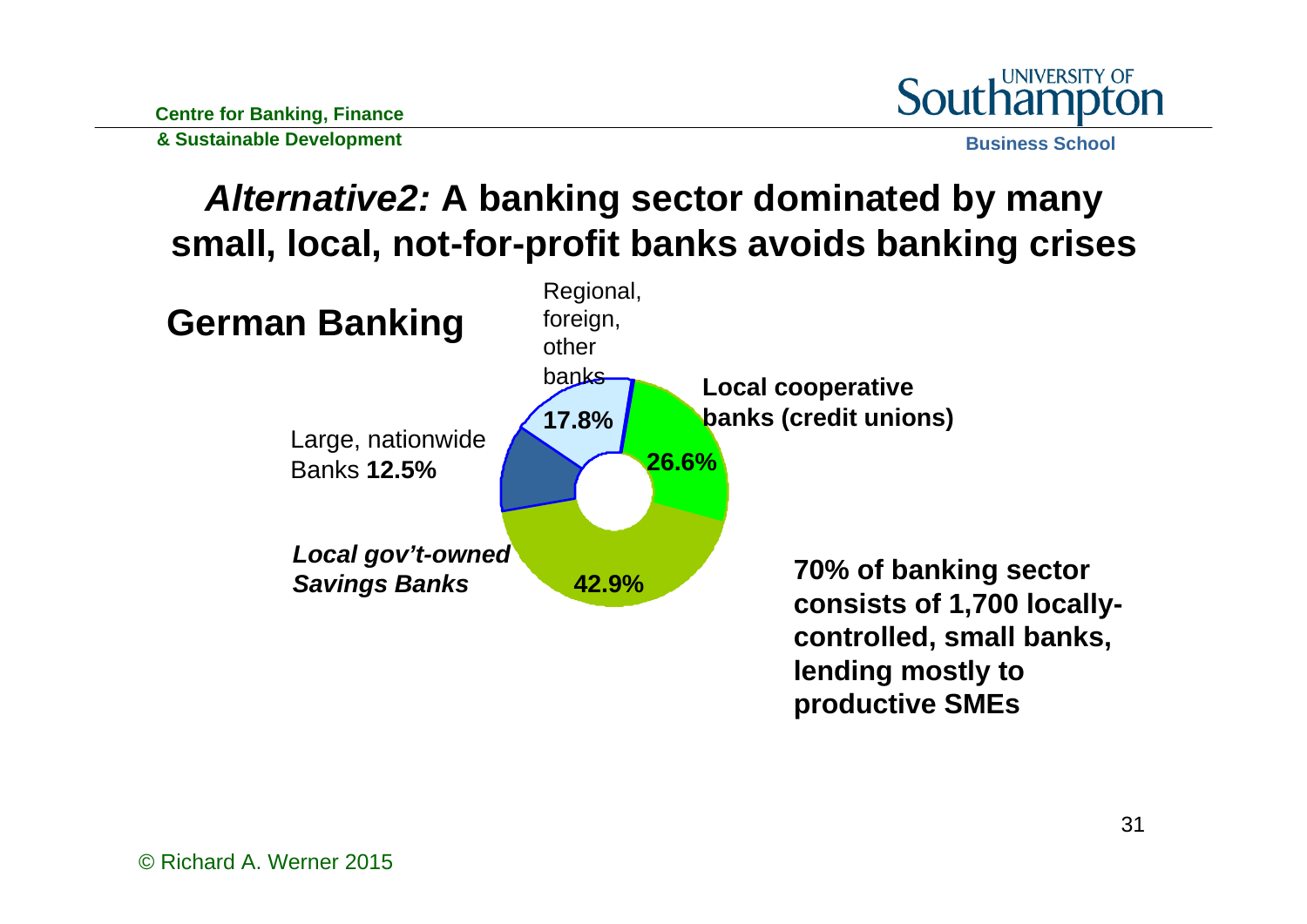

## **What about post-crisis policies?**

### *Fact:* **Crises can be ended easily, cheaply and quickly**

Compare 2 major 20th century Japanese banking crises: post-1945 and post-1991

|                                 | 1991      | 1945     |
|---------------------------------|-----------|----------|
| % of non-performing assets      | 25%       | 95%      |
| Firm reliance on bank finance   | 45%       | 100%     |
| Supply-situation in economy     | very good | very bad |
| Length of post-crisis recession | 20 years  | 1 year   |

#### **The difference:**

#### **central bank policy**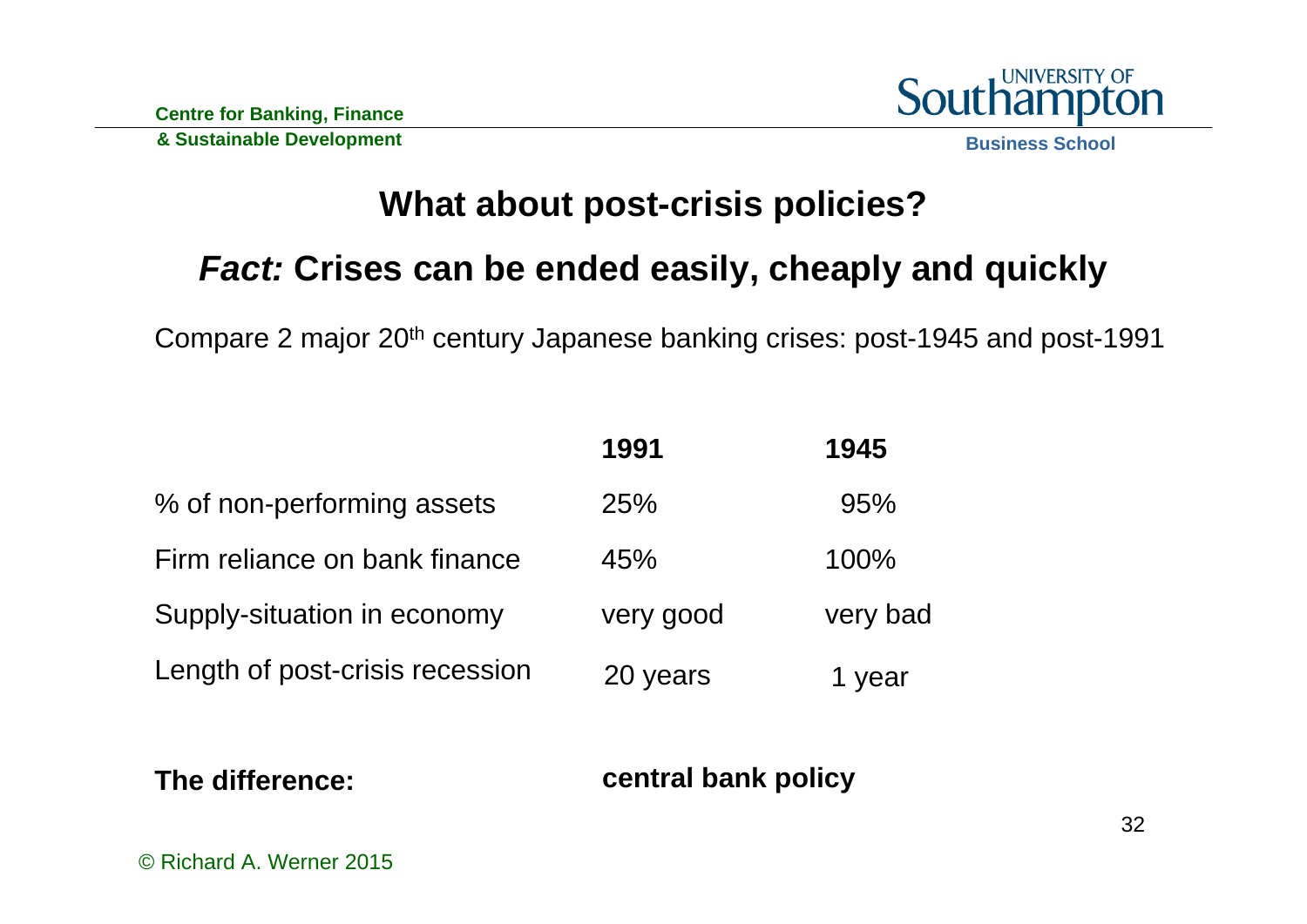

#### **What were the successful Bank of Japan policies of 1945?**

- Central bank purchase of non-performing assets from banks at face value
- Credit expansion by central bank (direct lending to companies)
- Window guidance credit quota system, expanding bank credit creation.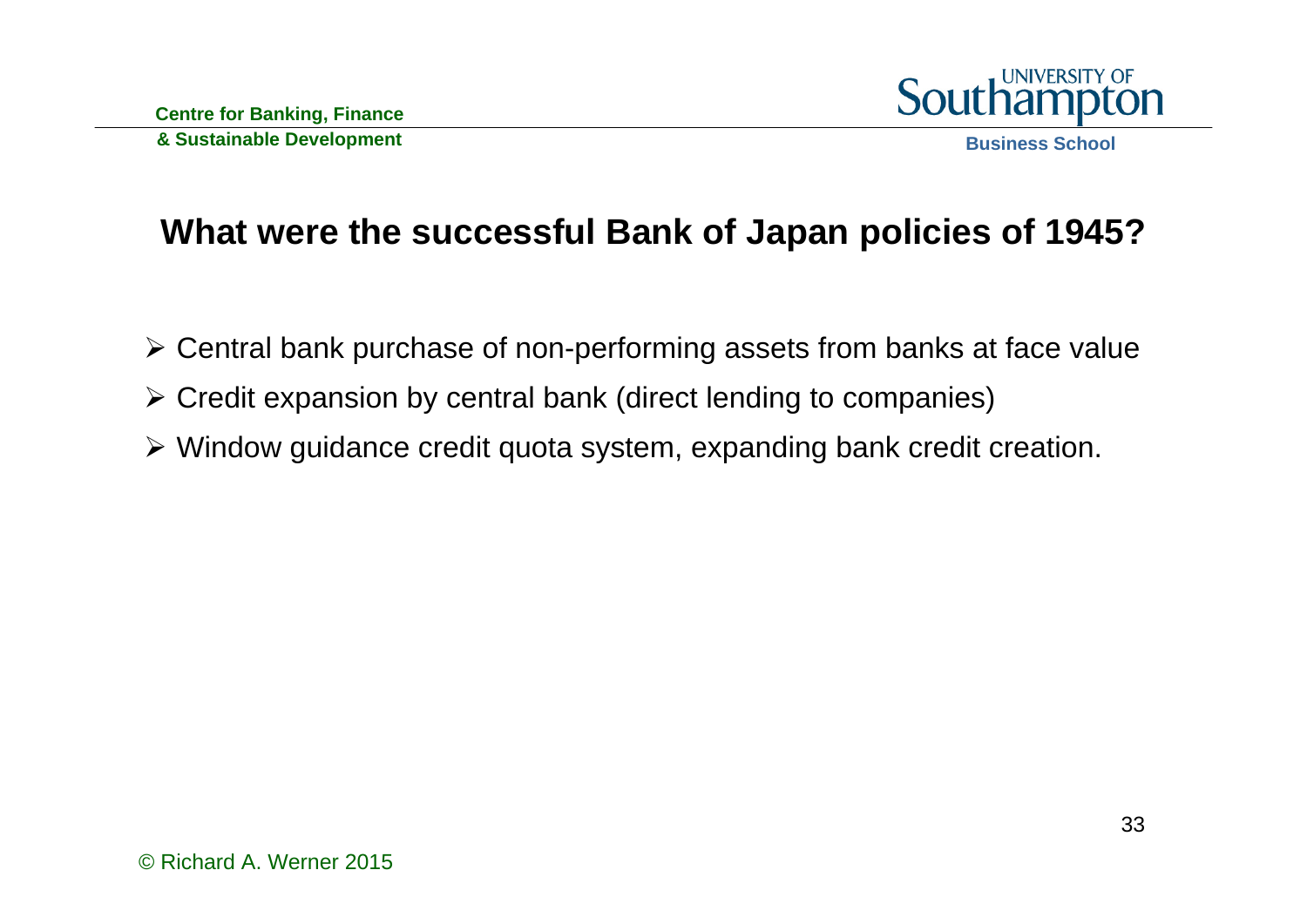

### **The Great Depression exported to Germany, then ended**

- 1930: 50% of top 5-banks' deposits were US-dollar denominated call deposits
- Withdrawal of US deposits and insistence by Reichsbank and banks that firms conduct fire-sale of assets. Result: thousands of corporate bankruptcies and mass unemployment.
- Hjalmar Schacht, the Reichsbank head who had created this problem, offers a plan about how to end the Great Depression to Adolf Hitler and helps fund the Nazi party
- 1933: Chancellor Hitler. Schacht re-appointed central bank head.
- Schacht ends the recession, by taking policies to kick-start **bank credit creation**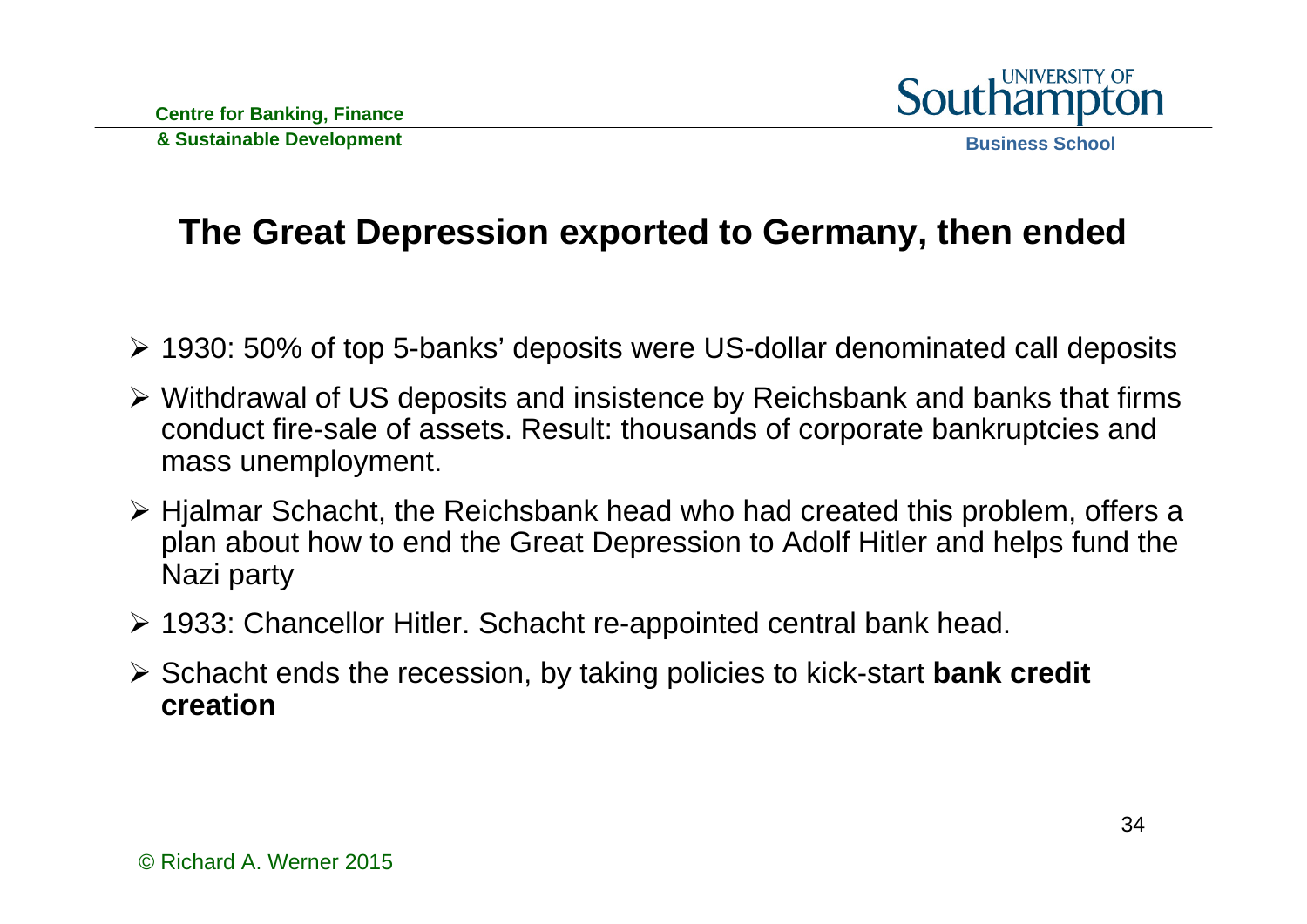

### **The Great Depression exported to Germany, then ended**

- 1930: 50% of top 5-banks' deposits were US-dollar denominated call deposits
- Withdrawal of US deposits and insistence by Reichsbank and banks that firms conduct fire-sale of assets. Result: thousands of corporate bankruptcies and mass unemployment.
- Hjalmar Schacht, the Reichsbank head who had created this problem, backs the Nazi party
- 1933: Hitler appointed Chancellor. Schacht re-appointed central bank head.
- Schacht ends the recession, by taking policies to kick-start **bank credit creation**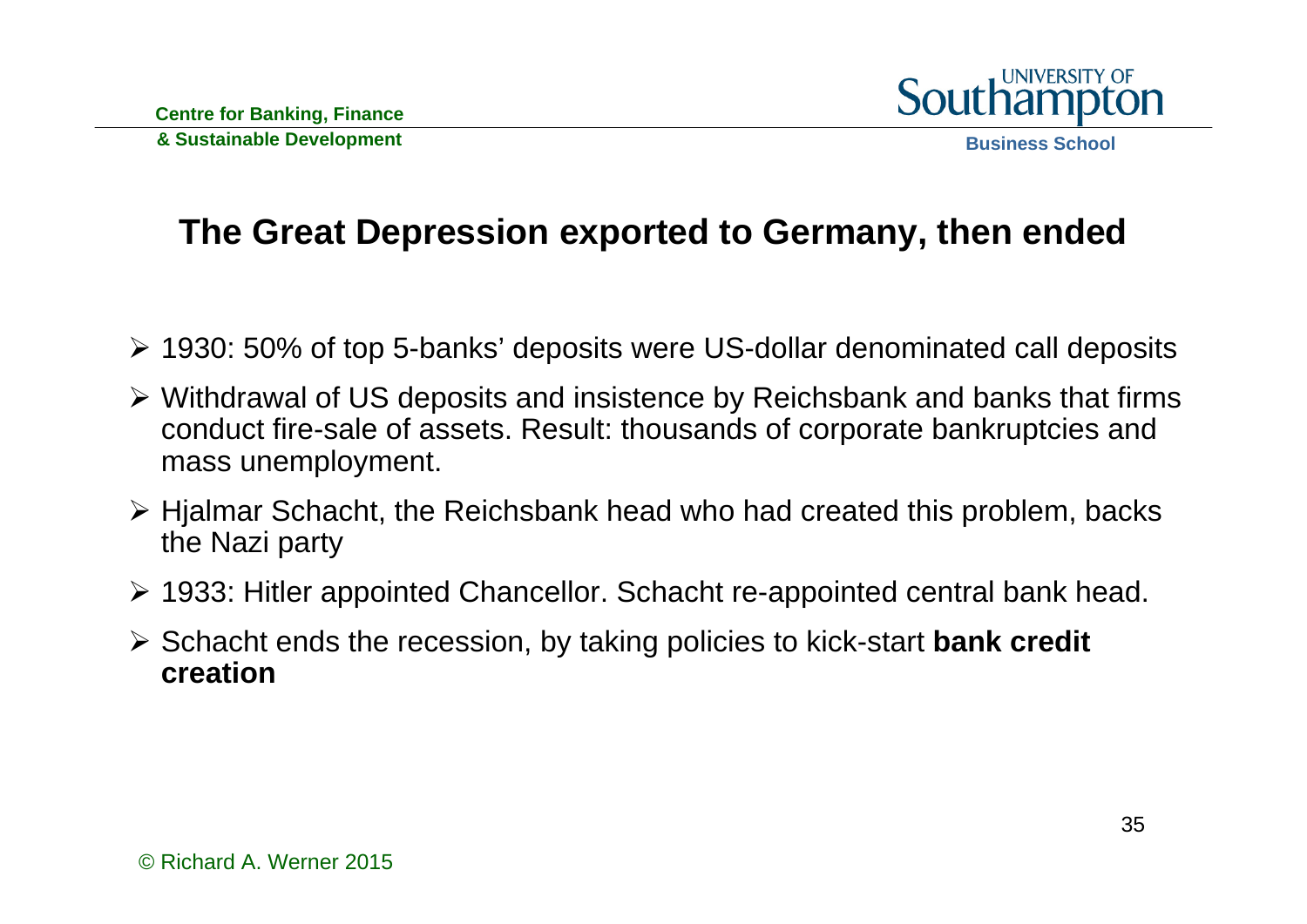

**Business School**

#### **New Monetary Policy: Recognising the Importance of Credit Creation**

 $\triangleright$  In 1991, when investment strategists became bullish on Japan, I argued that a massive banking and economic crisis was imminent (Werner, 1991, The Great Yen Illusion, University of Oxford Institute of Economics and Statistics Applied Economics Discussion Paper No. 129).

#### I presented the **Quantity Theory of Credit**, disaggregating credit into

- productive investment credit
- unproductive consumer credit and
- unproductive and unsustainable financial credit.
- $\triangleright$  I also argued that the emerging crisis could be ended at any time by the right policies, by **expanding credit creation for GDP transactions** - which I called **'quantitative easing'** (Nikkei, 2 September 1995).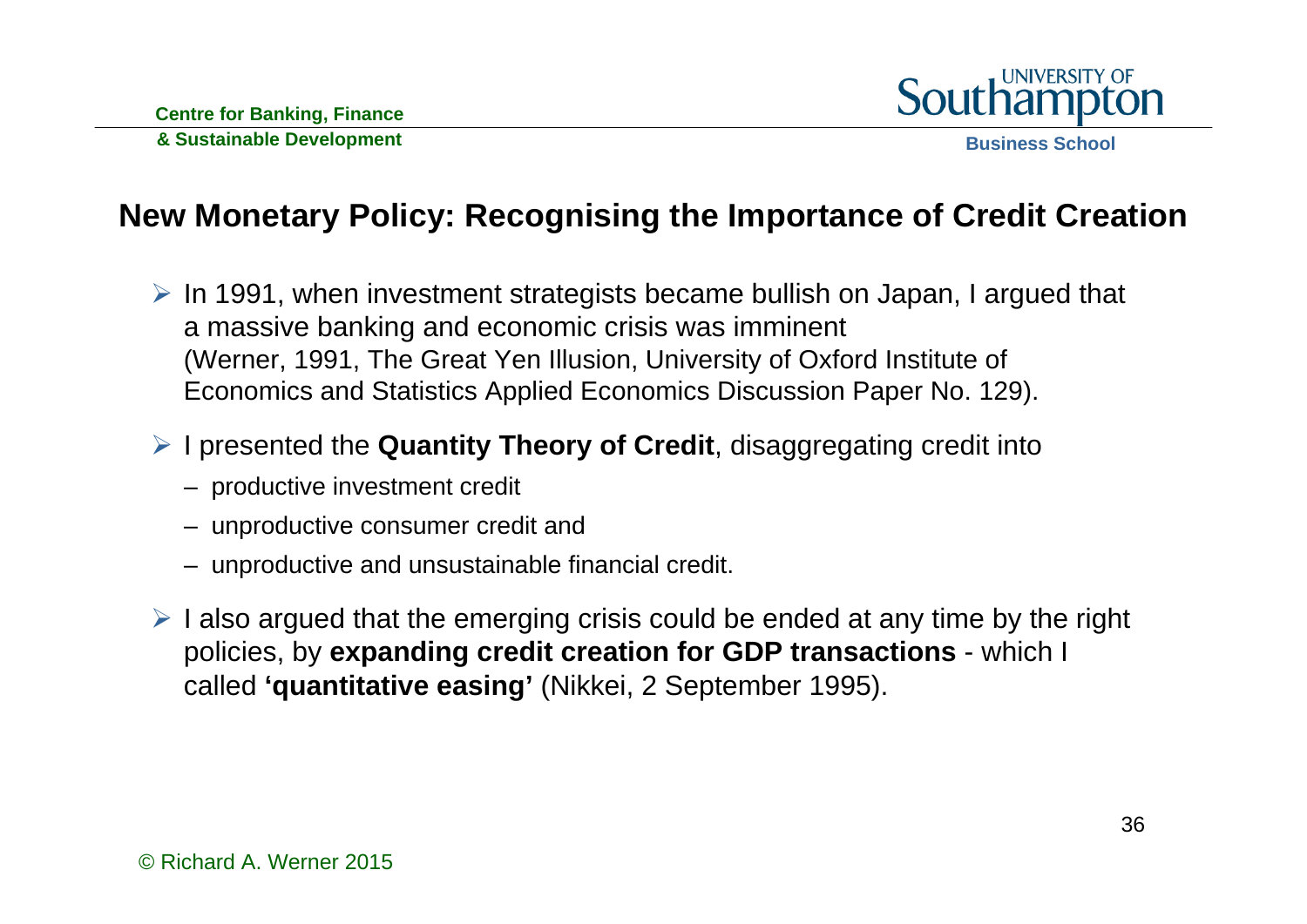**Centre for Banking, Finance** 



**& Sustainable Development**

**Business School**

#### **Werner-proposal of 1994: A monetary policy called 'Quantitative Easing' = Expansion of GDP-credit creation**

#### **Richard A. Werner, 'Create a Recovery Through Quantitative Easing',**

2 September 1995, Nihon Keizai Shinbun (Nikkei)  $(26)$ 体経済の 総購買力を増や 4%程度の成長は可能 別政政策の 未効性增 おはなに立たず 成長率の終 © Richard A. Werner 2015

#### **What I said would** *not* **work:**

- reducing interest rates – even to zero
- fiscal stimulation not backed by credit
- expanding bank reserves/high powered money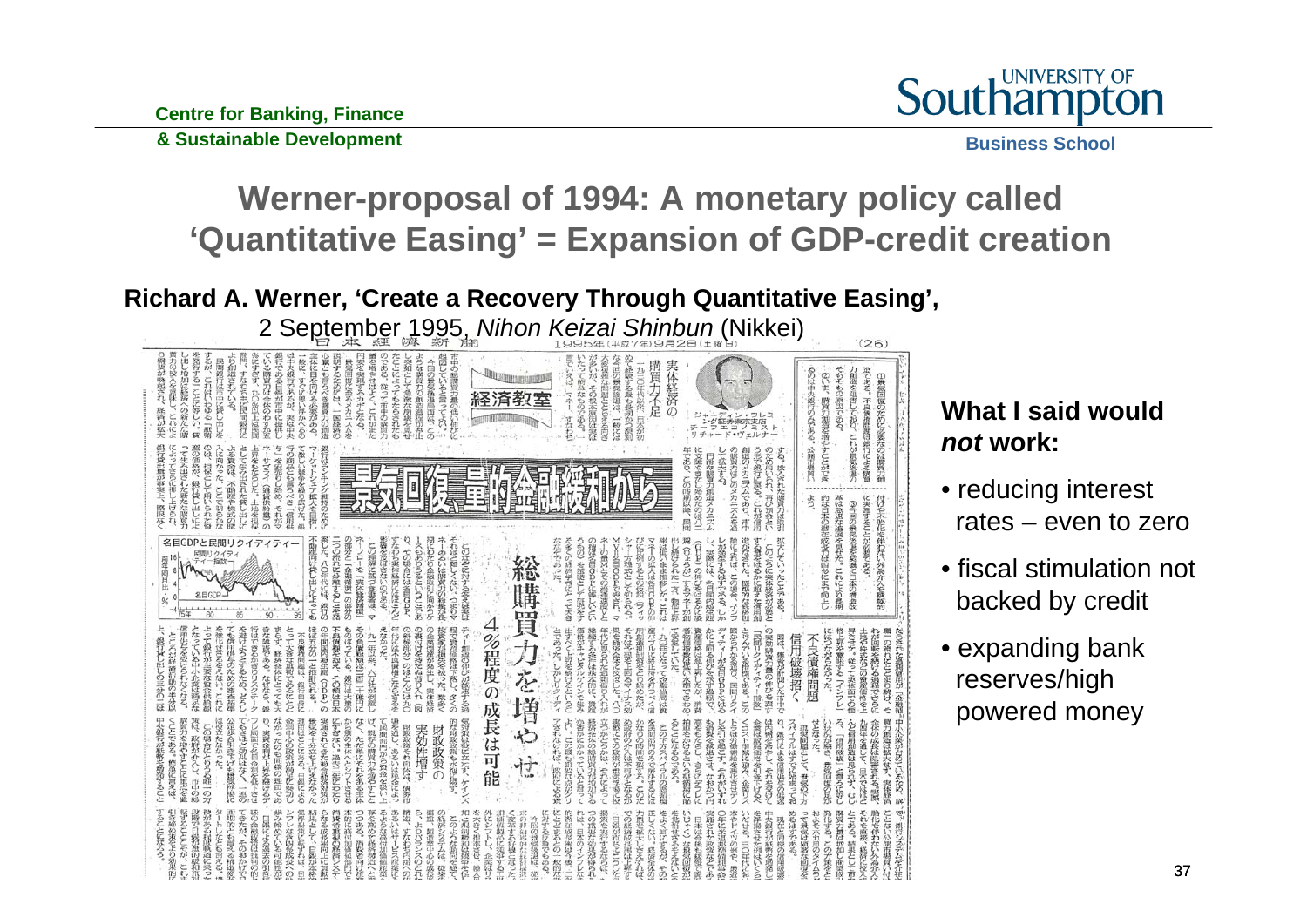

#### **How to Reflate after a Banking Crisis**

- 1. The central bank purchases all banks' non-performing assets at face value.
- 2. The central bank purchases assets from non-banks as short-term liquidity measure, ensuring stability of the financial system

If bank credit creation remains weak:

3. The government stops the issuance of gov't bonds & borrows from banks: **Enhanced Debt Management**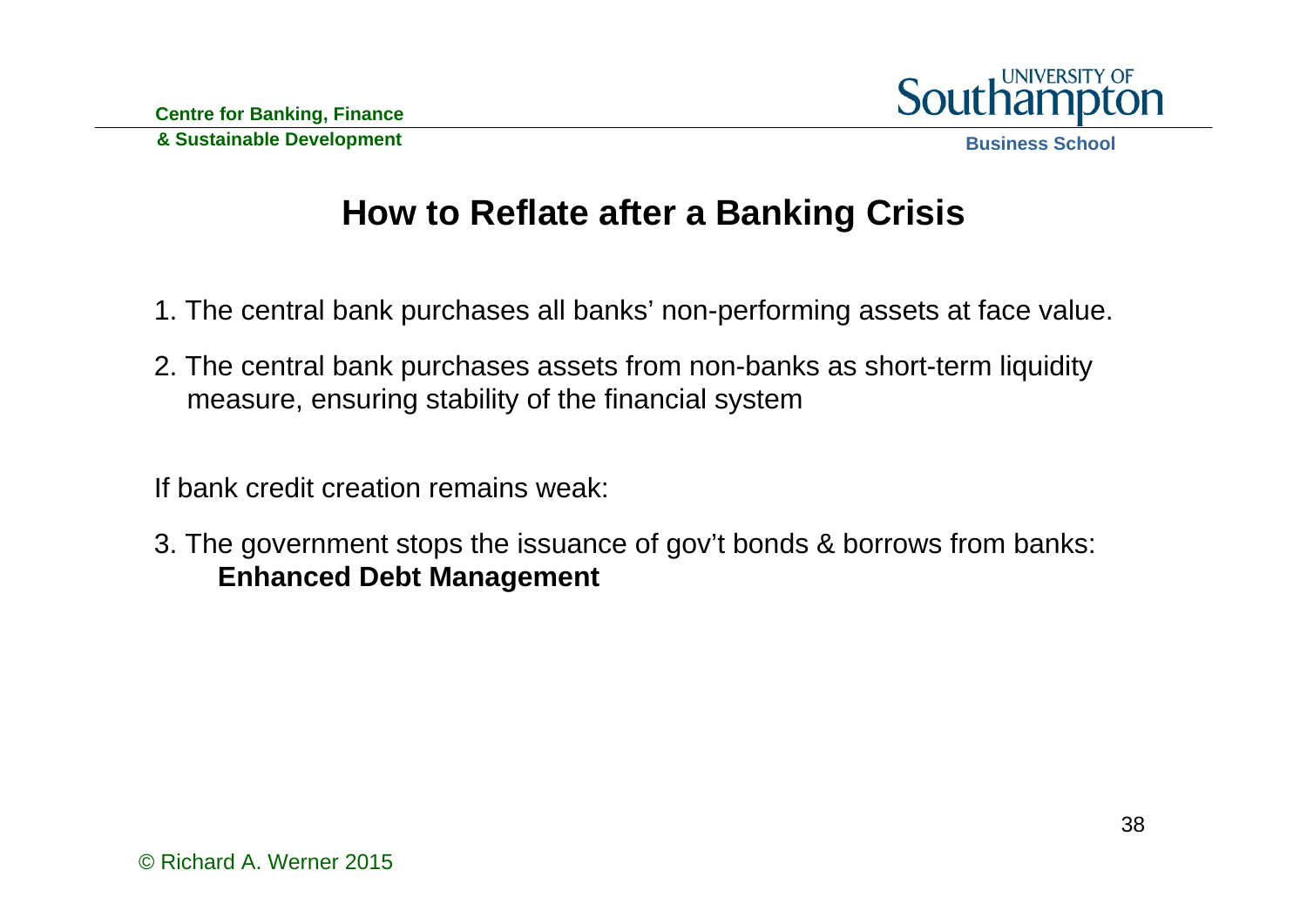

**Drawbacks of Central Bank Independence**

- $\triangleright$  In 1997, I wrote to all members of parliament to ask them not to give greater powers and independence to the Bank of Japan as it was likely to abuse these powers **to prolong the recession**.
- In my book *Princes of the Yen* (Japanese: 『円の支配者』、2001; English: 2003) I argued that the Bank of Japan was purposely **prolonging the recession** in order to push through **a structural transformation** of the economy, and thus this overly independent central bank needed to be stopped.
- As adviser to the LDP's Central Bank Reform Group in 2001-2003 I pushed for making the Bank of Japan legally **accountable.**
- **So far, the Bank of Japan has not implemented true QE: bank credit growth remains stagnant**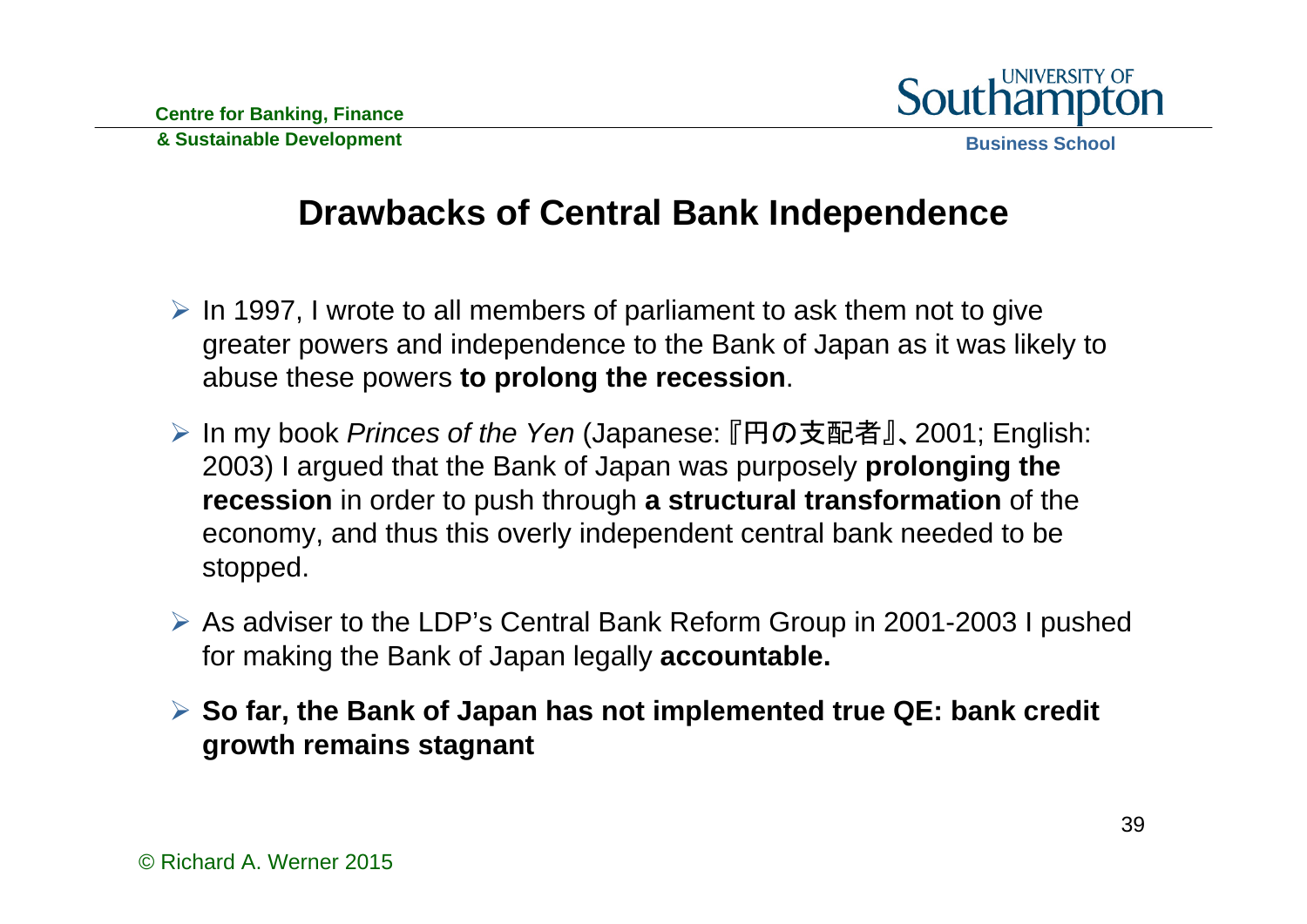

## **But Ben Bernanke Listened**

- **▶ In 2009, the former Fed chairman insisted he had not adopted BoJ-style** 'Quantitative Easing' i.e. reserve expansion
- Instead, he was doing something else. He adopted my **true QE policy advice:**
	- 1. The Fed purchased non-performing assets from banks, at high prices.
	- 2. The Fed purchased assets in the markets, massively increasing liquidity.
- Ben Bernanke called this **'credit easing'** in line with my original definition of 'quantitative easing', not misinterpreted by the Bank of Japan
- As a result, US **bank credit recovered sharply**, and thus so did the economy.
- $\triangleright$  In Japan, and in the eurozone, an additional policy is needed: **Enhanced Debt Management**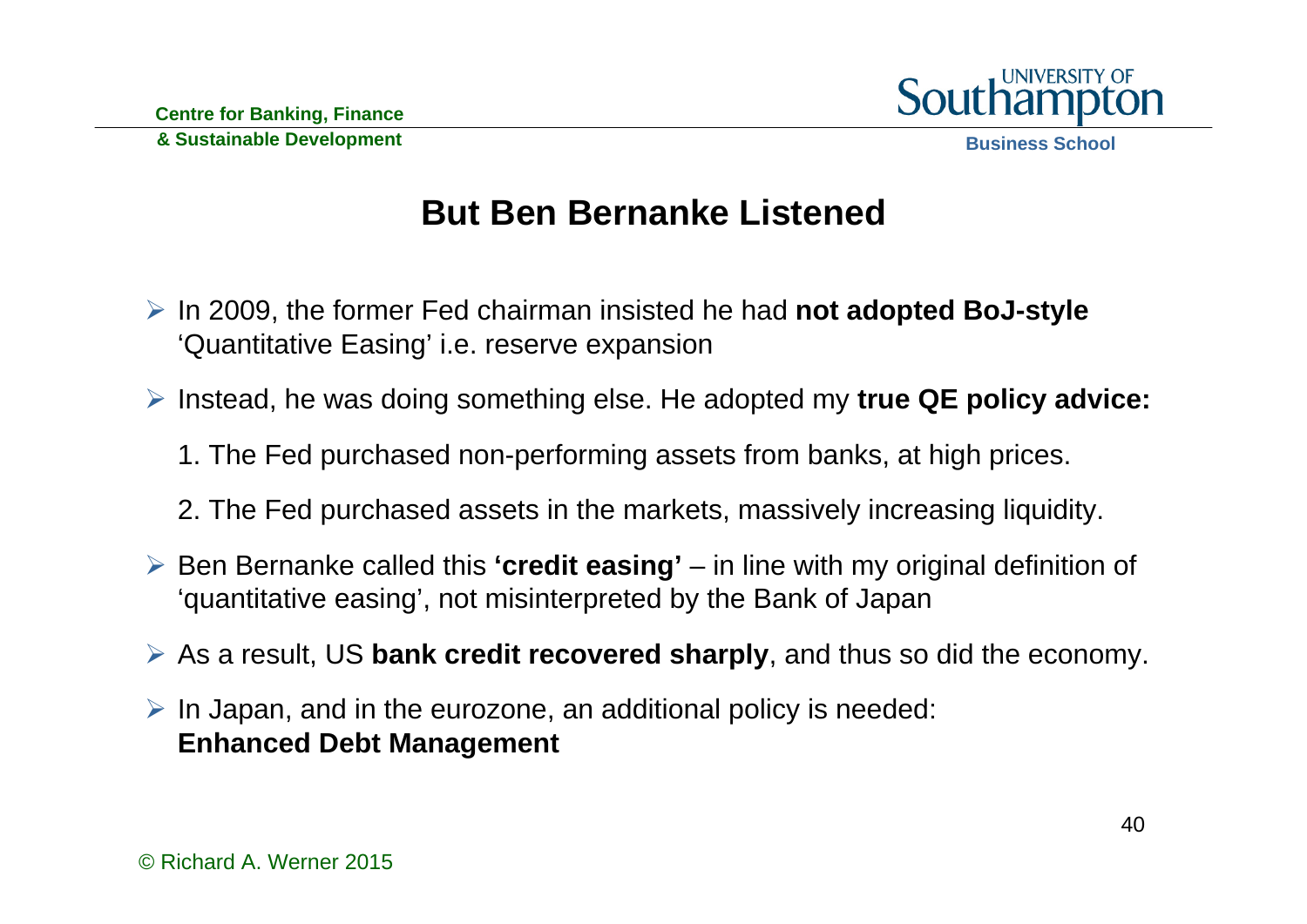

**Enhanced Debt Management applied to the 'European Sovereign Debt Crisis'**

- $\triangleright$  Fiscal positions could look much stronger today if the economically most efficient method of responding to banking crises had been adopted: **central bank purchases** of all non-performing assets at face value (zero cost to society and tax payers).
- So far policy-makers have failed to address the problem of **lack of demand**
- $\triangleright$  The purpose of the official bond purchases is to keep yields down.
- A better **solution** is **simply not to issue new government bonds**.
- $\triangleright$  But how to meet the public sector borrowing requirement?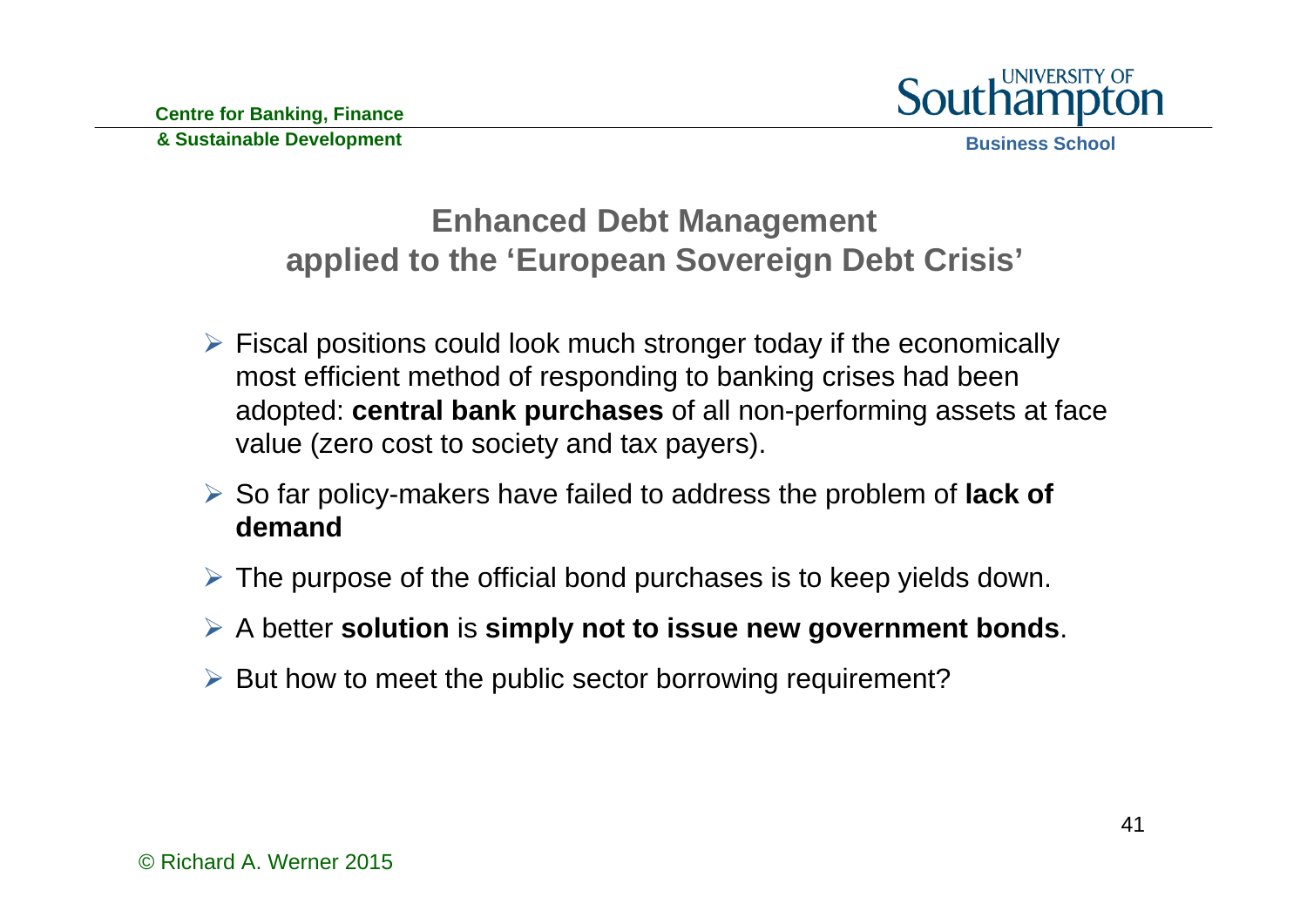

#### **EDM: The solution that maintains the euro and avoids default**

- Central bank purchases of bonds is not a good solution.
- This pumps credit creation into financial markets, fuelling an asset bubble. It is unsustainable credit for financial circulation  $(C_F)$ .
- But why use ECB funding? Central banks only create about 3% of the money supply in most economies.
- 97% of the money supply is created and allocated by private-sector profitoriented enterprises, **the commercial banks**.
- So governments should **stop the issuance of government bonds and instead borrow the public sector borrowing requirement from the commercial banks** in their country.
- They can enter into 3-year loan contracts at the much lower **prime rate**.
- $\triangleright$  The prime rate is close to the banks' refinancing costs of  $\lt 1\%$  about 3.5%.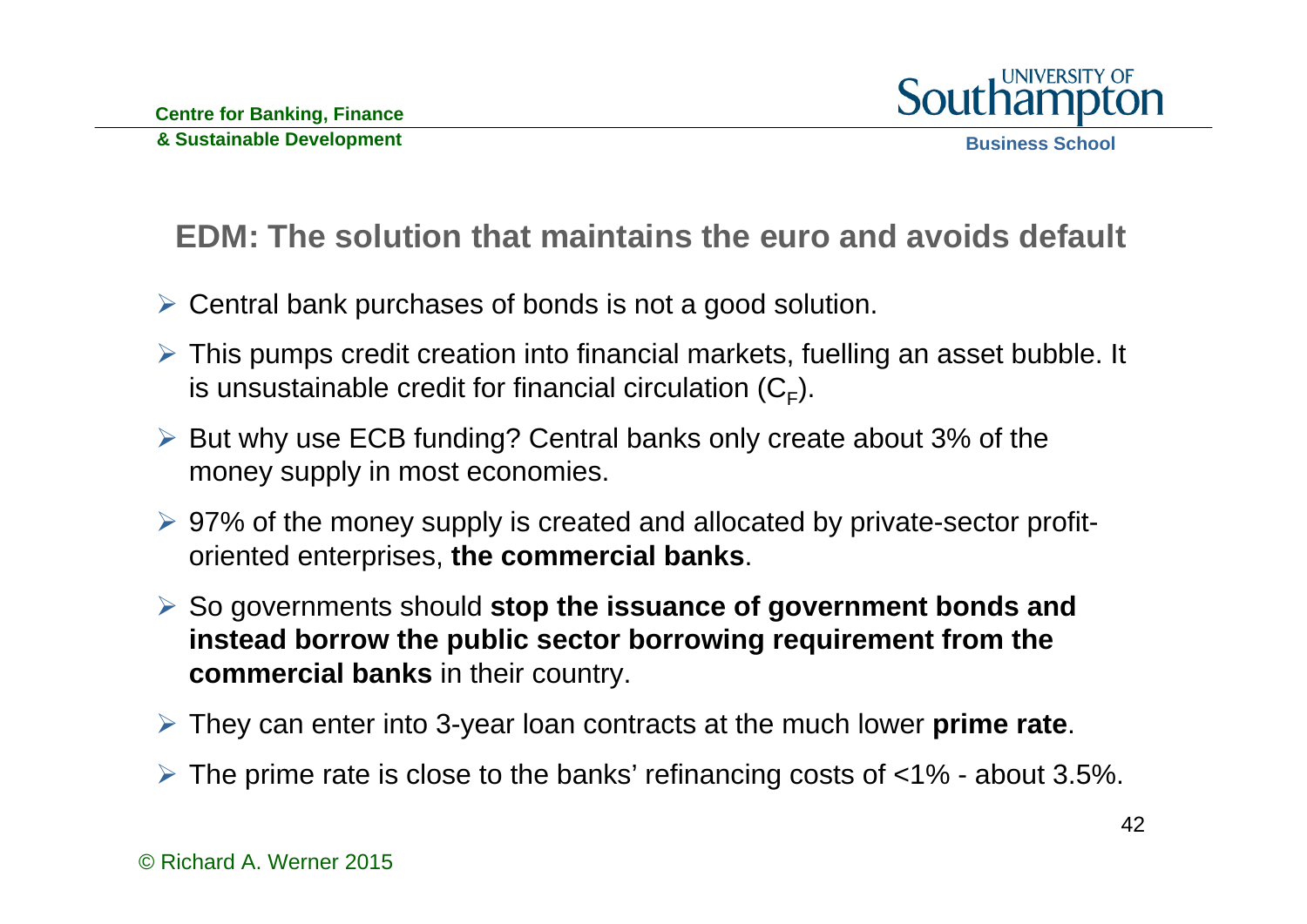

#### Why fiscal spending programmes alone are ineffective



**Net Effect = Zero**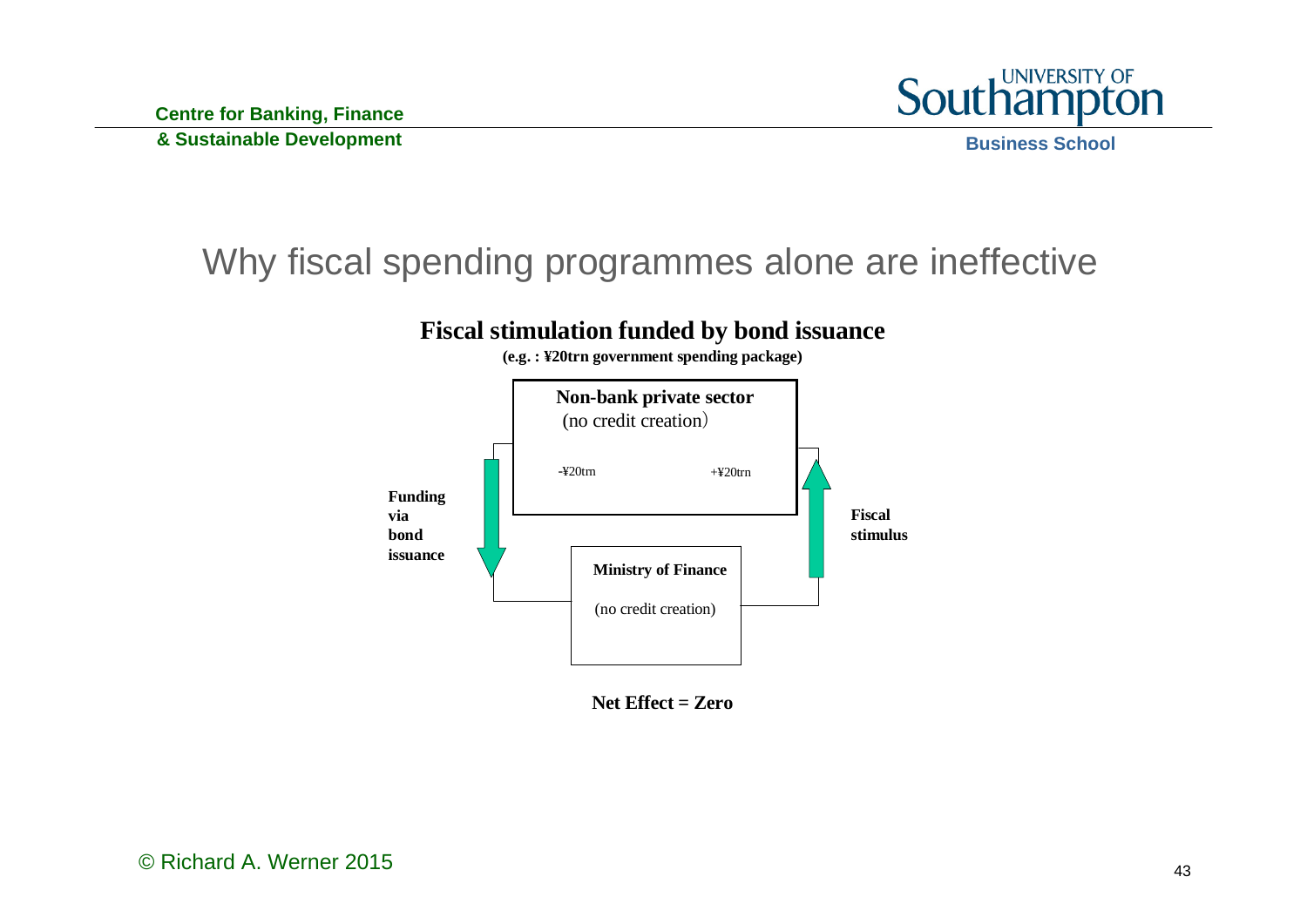**Centre for Banking, Finance** 



**& Sustainable Development**

**Business School**

## **How to Make Fiscal Policy Effective: How to Make Fiscal Policy Effective: Enhanced Debt Management Enhanced Debt Management**

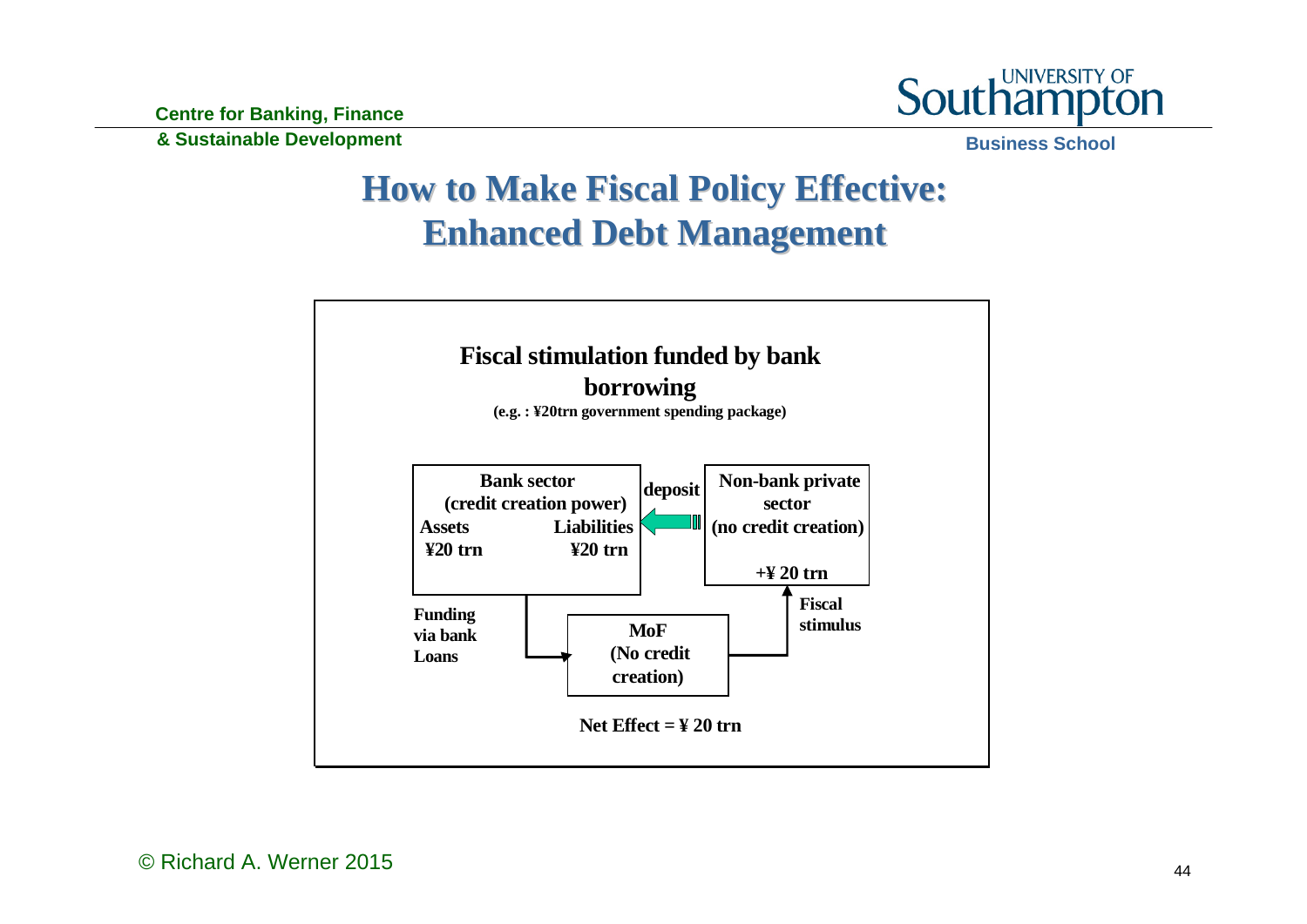

#### **The solution that maintains the euro and avoids default:Government borrowing from banks**

#### **Advantages of Enhanced Debt Management (EDM):**

- $\triangleright$  No increased spending or government debt needed.
- $\triangleright$  Increased credit creation, increased money used for GDP-transactions, not financial speculation -> rising nominal GDP
- $\triangleright$  Increased tax revenues
- Lower deficit/GDP and debt/GDP ratios
- $\triangleright$  A decline in unemployment, a sustainable economic recovery
- $\triangleright$  Banking sector gets healthier, is able to grow out of its problems, rebuild balance sheets
- Less need for central bank money injections into banking system
- Lower fund raising costs (no underwriters' fees)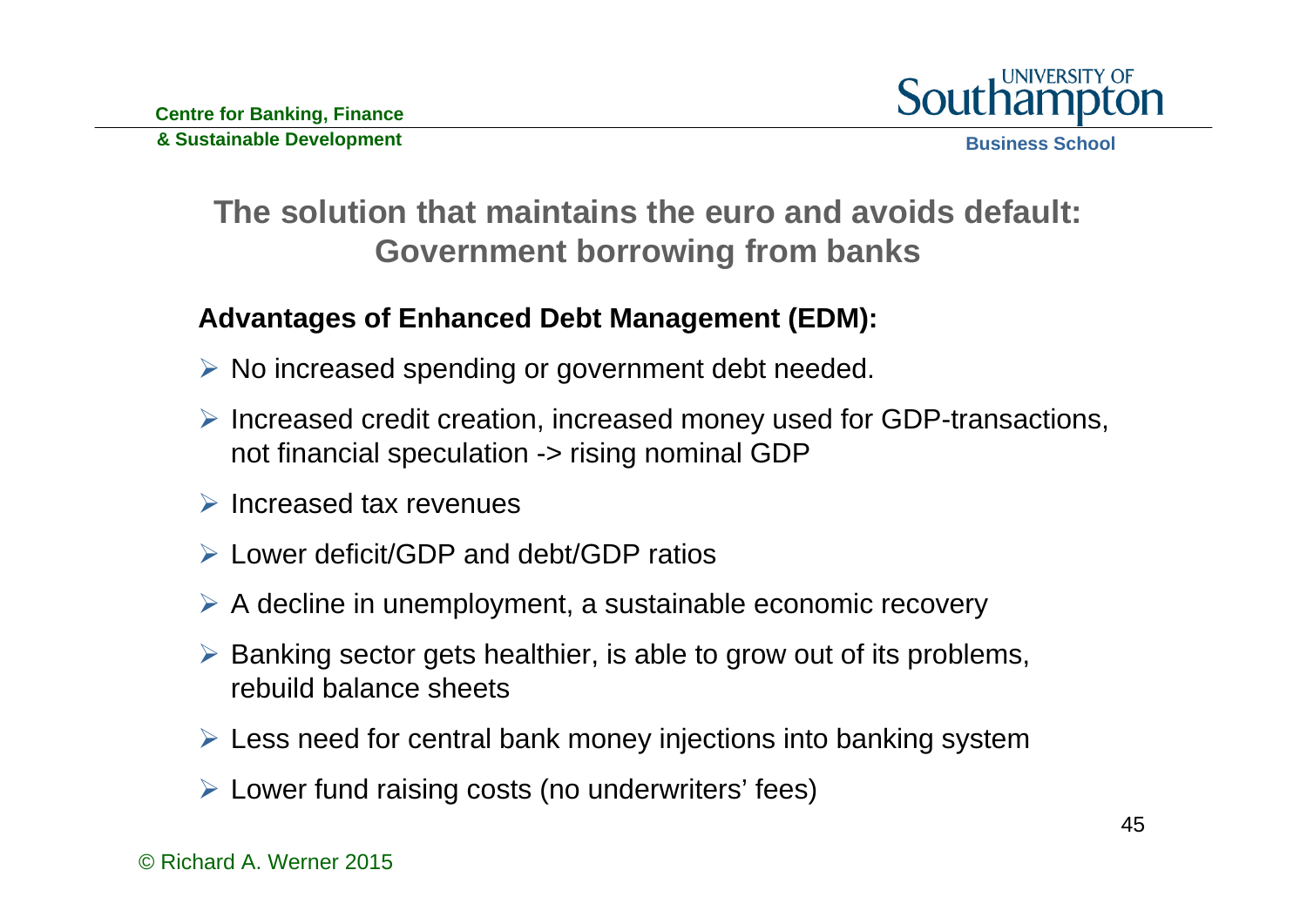

#### **Advantages of this Proposal**

- Enhanced Debt Management: according to Basel capital adequacy framework, banks will create the credit/money out of nothing, **without needing capital, expanding the money supply and nominal GDP**
- **Enhanced Debt Management:**
	- **Instead of governments injecting money into banks,**  *banks* **give money to** *governments***.**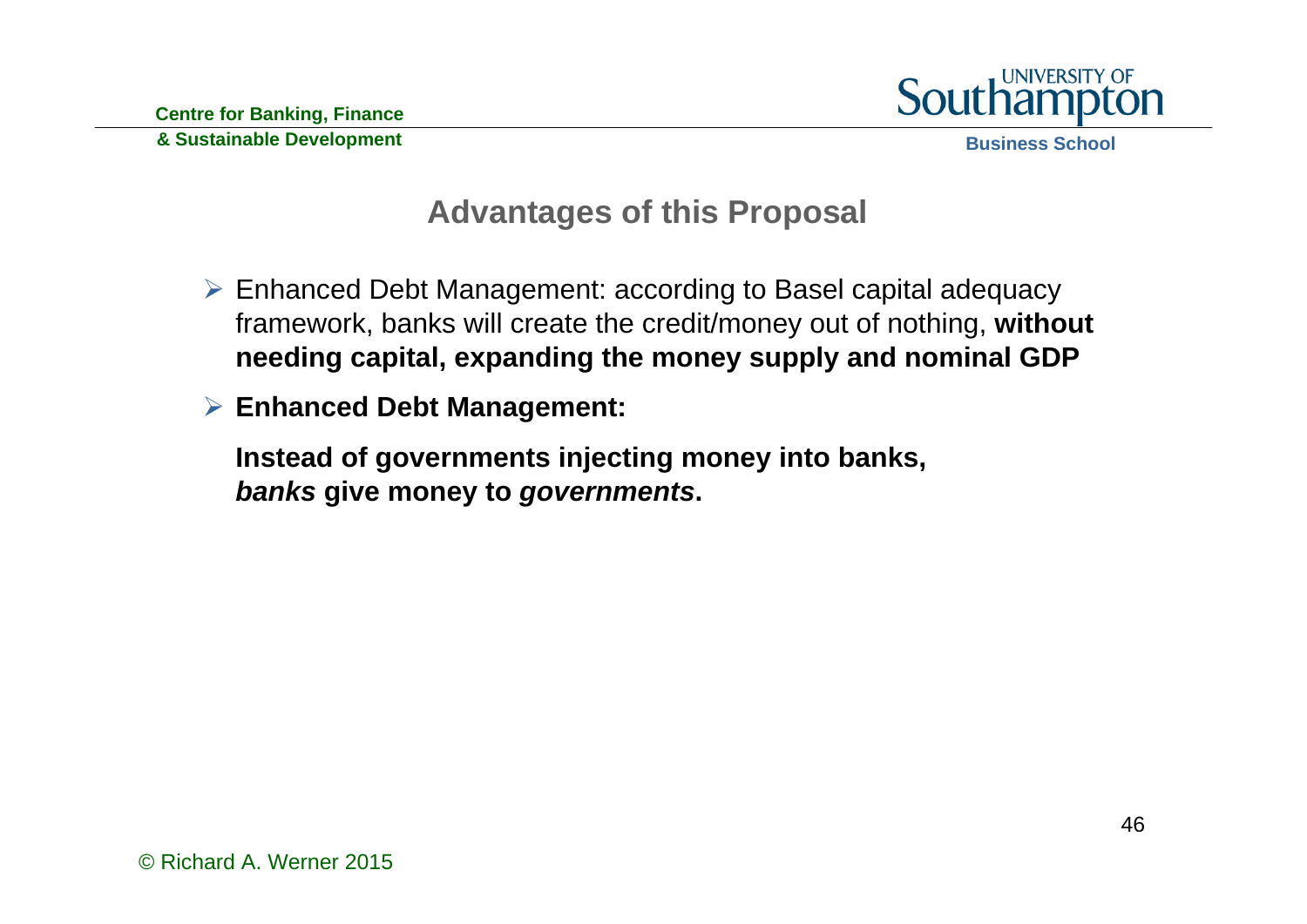

## Fact-Check: Is the official central bank story true?

*1. "Central banks aim at Central banks aim at price, economic and price, economic and currency stability. currency stability."*

- *2. "To do this, they use interest rates as To do this, they use interest rates as the main monetary policy tool. the main monetary policy tool."*
- *3. "Interest rates are the key variable Interest rates are the key variable*

*driving prices, exch driving prices, exchange rates, growth, ange rates, growth,*

*stock markets and stock markets and bond markets. bond markets."*

- $\triangleright$  The evidence suggests that central banks are the single biggest source of macro and systemic risk in the economy.
- Central bank 'independence' has created a major new risk: **Central Bank Risk**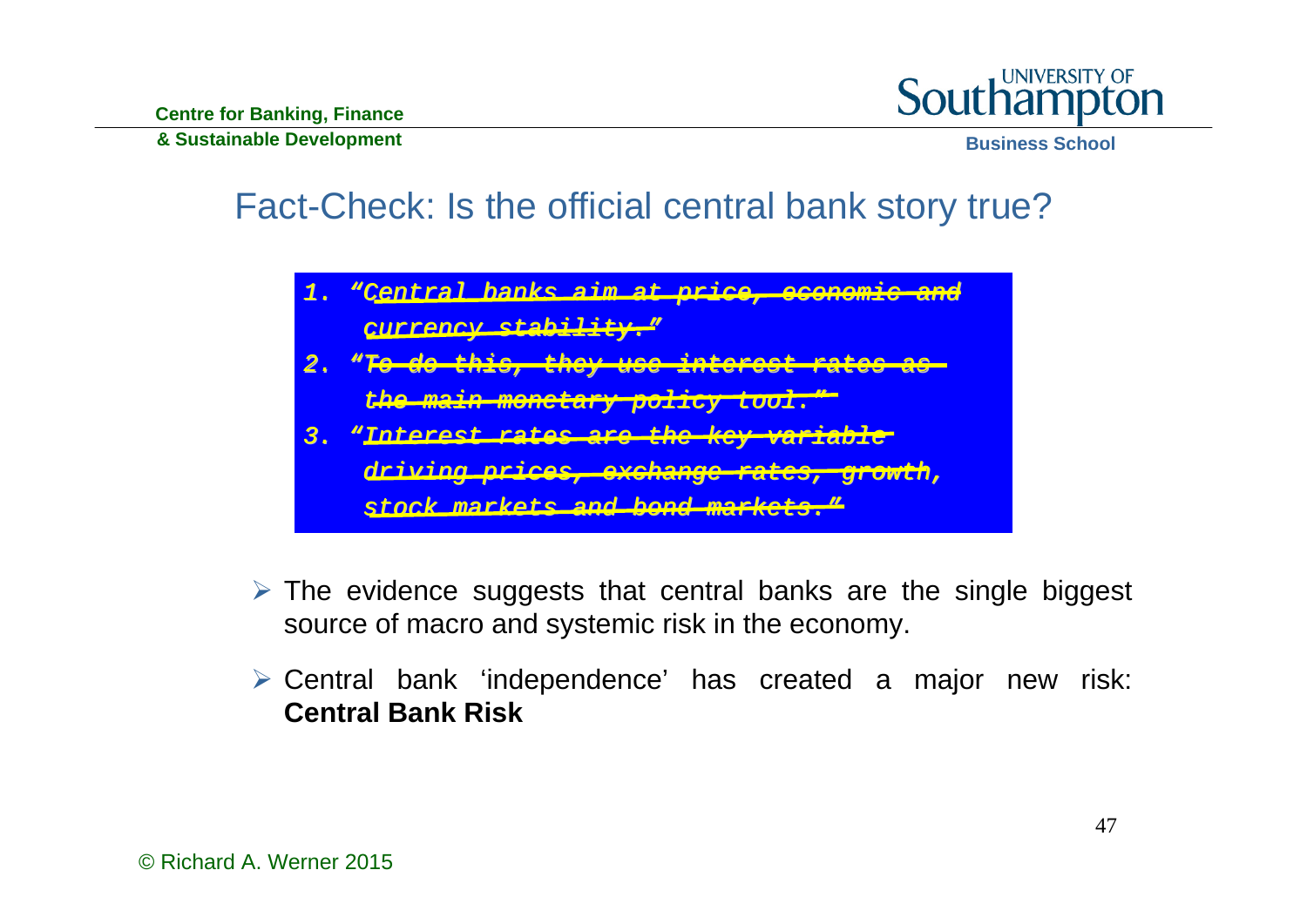

#### Did some warn about **central bank risk**?

 $\triangleright$  " Central banks now pursue their own political agendas, which may include the intentional creation of vast bubbles and downturns."

"**Central Bank Risk** is the risk of the intentional creation of price, output and currency swings by central banks. Central Bank Risk has increased significantly over the past decade  $-$  it is now at a historically unprecedented level."

Richard Werner (**2002**) in: *The Spectre of Central Bank Risk*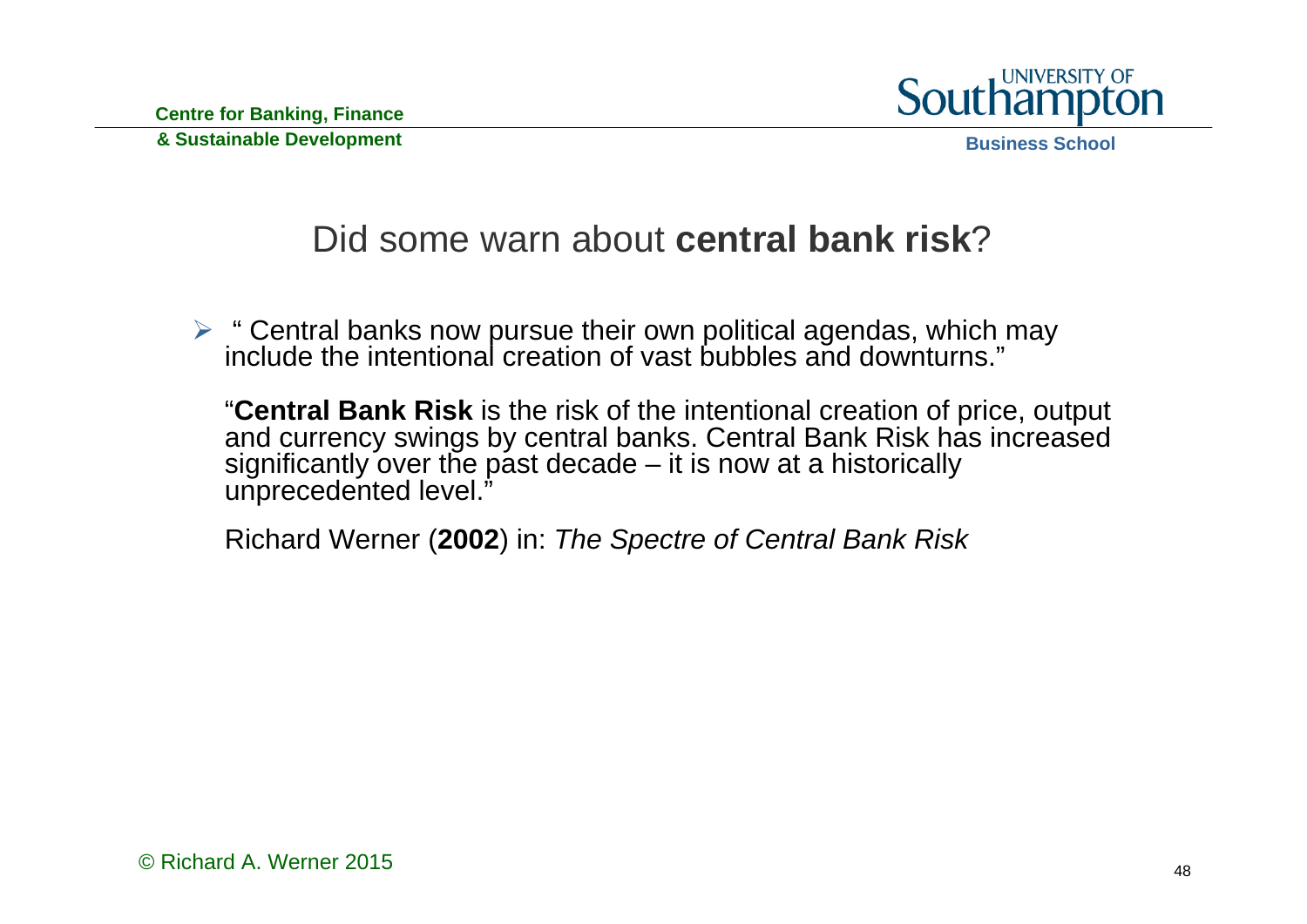

## **Was the financial crisis really unpredictable?**

Richard Werner (2001) in: *Princes of the Yen* (Japanese ed.)

- $\triangleright$  "Instead of trying to slow down US growth and US asset prices, Greenspan's Fed has been fuelling the flames with a historic expansion of its own credit creation and by encouraging commercial banks to keep creating more money."
- "Alan Greenspan knows that the **economic dislocation** that will **follow his bubble** will let previous post-war economic crises pale by comparison.
- $\triangleright$  "Individual savers will lose their money. ... Large losses will be incurred by most Americans, when the Fed changes its policy and sharply and consistently reduces credit creation, as it ultimately will. …As individual wealth collapses, demand shrinks sharply. Companies will not be able to sell their products. Bankruptcies will rise. Bad debts at banks will rise. Credit will shrink. Deflation will expand."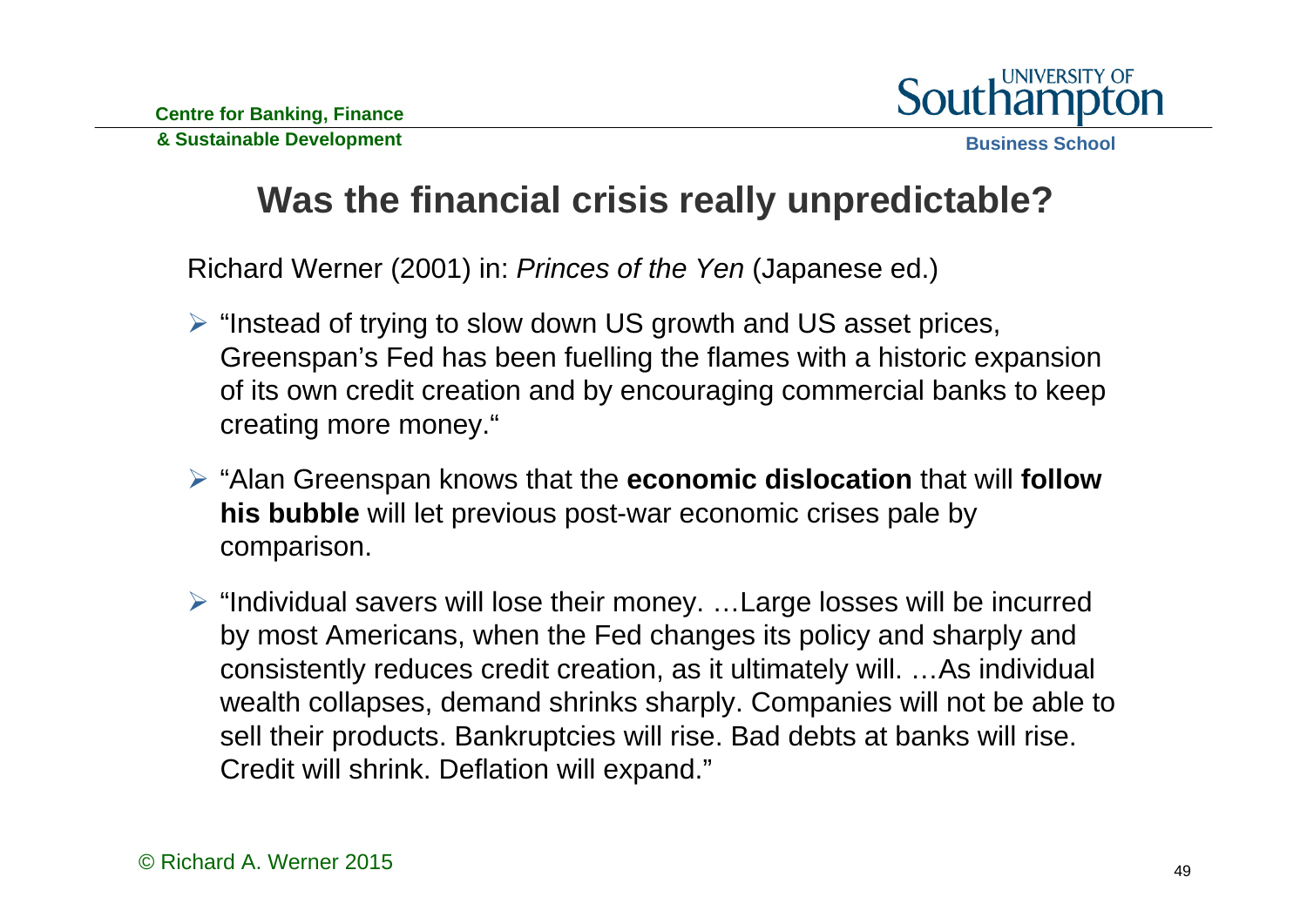

**Business School**

### Was the financial crisis really unpredictable?

Richard Werner (2005) in: *New Paradigm in Macroeconomics*

"…banking systems are **prone to credit cycles** that affect macroeconomic stability…. a lesson presently relevant for the UK housing sector."

Richard Werner (2003) in: *Princes of the Yen*

"We must conclude that there is a danger that the incentive structure of the staff at the ECB is not sufficient to guarantee optimal economic policies. …The ECB is not modelled on the virtuous Bundesbank…. The creators of the ECB revived the corpse of the unaccountable Reichsbank.

As long as central bankers continue to exert unchecked control over the **quantity of credit and its allocation**, they are the undisputed **rulers** of the economy. If they have such powers, they are likely to use them. This probably means **the continuation of the boom-and-bust cycles engineered by central banks in the pursuit of their goals.** And these goals may be quite different from what we may naively assume. As long as there is no meaningful accountability, people's lives are but puppets in their credit game.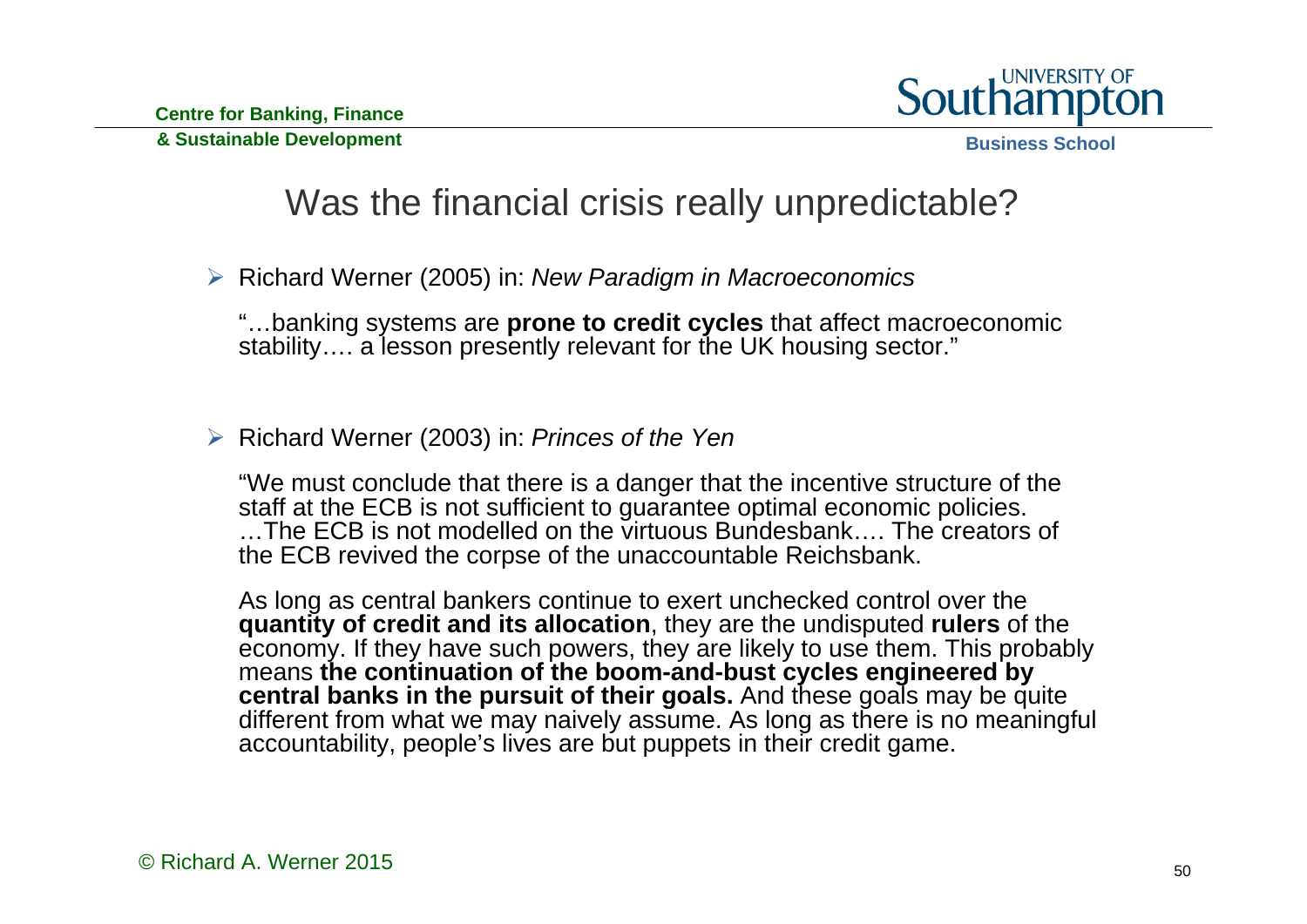

## *Hypothesis:* **The job of central banks is to create cycles**

- Legal independence of central banks has increased significantly in the past 30 years world-wide.
- Central banks are more powerful than ever before in history.
- They can choose their tools, instruments and often also their policy goals.
- The principle of **Revealed Preference** (Samuelson, 1939) indicates that central banks are choosing to create massive cycles. Why?
- **Theory of Bureaucracy:** Policies are taken by bureaucracies to perpetuate their power. **Central banks increase their power through business cycles.**
- After each crisis, they demand greater powers still, which is always granted: **Regulatory Moral Hazard**
- **Central banks urgently need to be made accountable to democratic institutions in order to ensure the creation of stable and sustainable economic development without crises and unemployment.**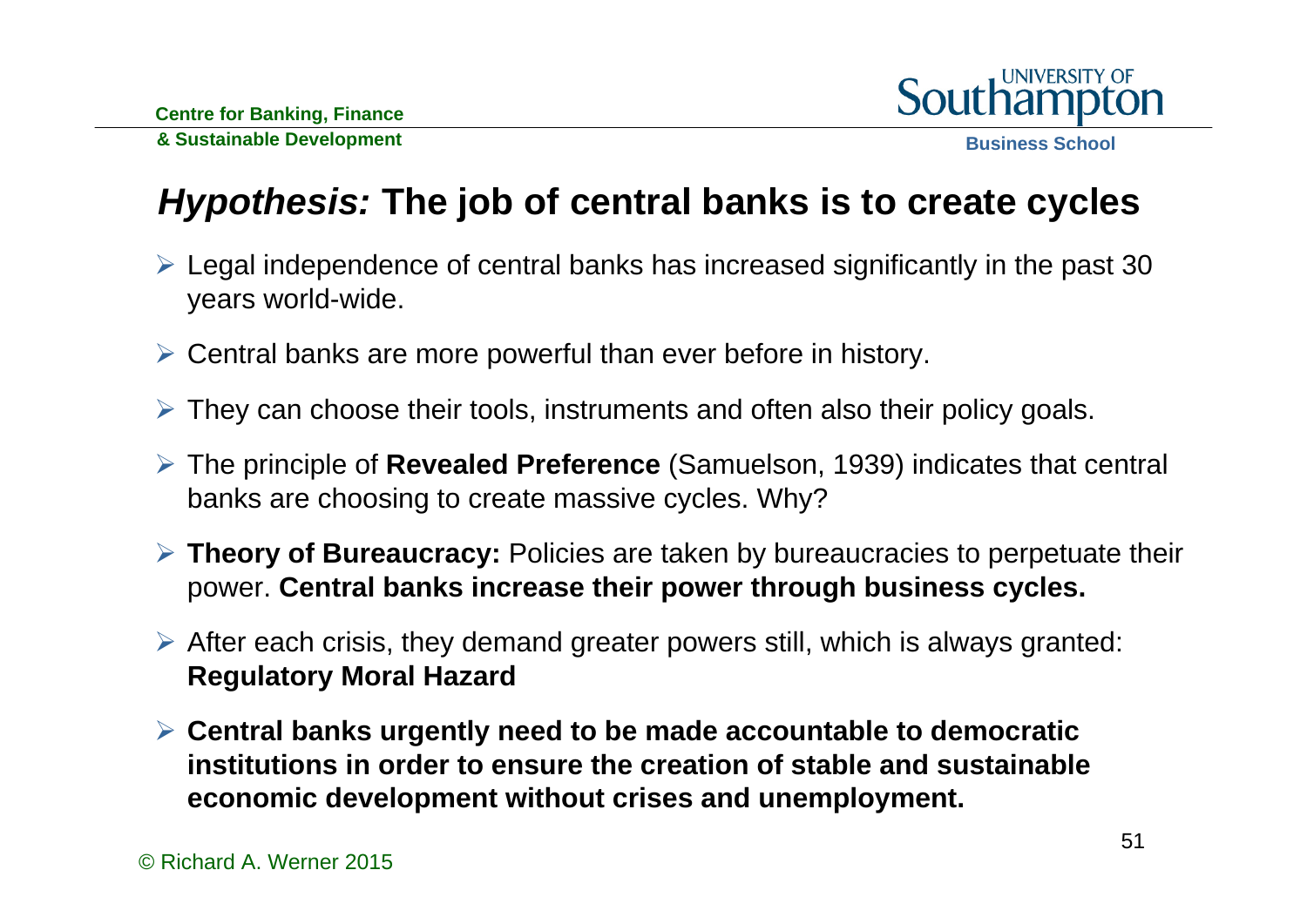**Centre for Banking, Finance & Sustainable Development**



**Business School**



© Richard A. Werner 2015Basingstoke: Palgrave Macmillan, 2005 New Economics Foundation, 2012